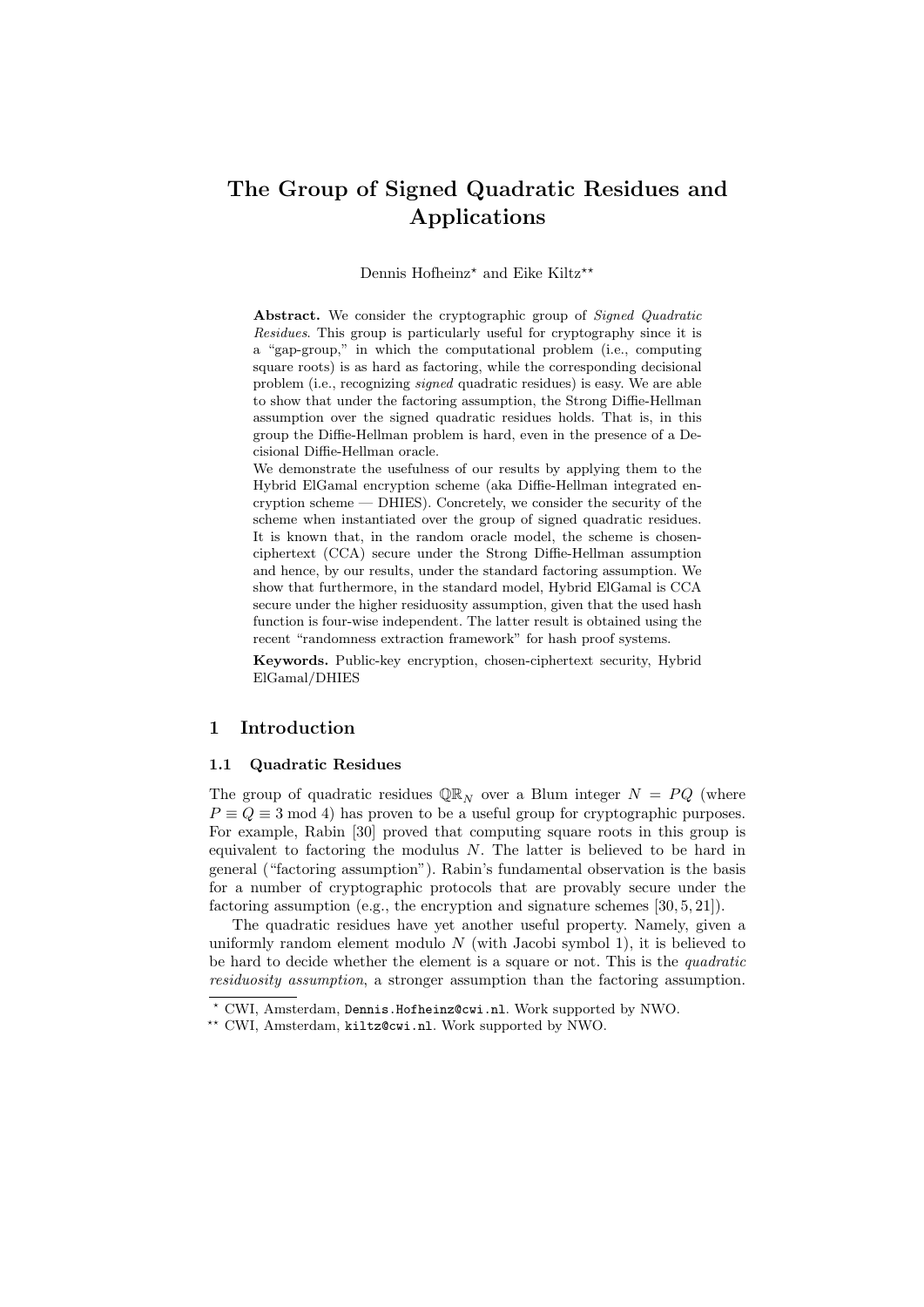On the bright side, there are again numerous cryptographic protocols whose security relies on the quadratic residuosity assumption (e.g., [18, 11]).

However, the quadratic residuosity assumption also has a dark side. Namely, whenever an active adversary may choose group elements as protocol inputs (such as ciphertexts submitted for decryption), the receiving (honest) party may not be able to distinguish quadratic residues from quadratic non-residues. In particular, the adversary may learn some secret information by observing the protocol's different behaviour on quadratic residues and non-residues. Concretely, this problem naturally occurs when trying to reduce the chosen-ciphertext security (CCA security) of an encryption scheme (defined over the quadratic residues) to the factoring assumption. Specifically, during such a reduction, a decryption oracle has to be implemented without the knowledge of the factorization of N. Hence, the decryption oracle cannot distinguish quadratic residues from nonresidues. This allows an adversary that uses the decryption oracle to submit, say, both  $C \in \mathbb{Z}_N^*$  and  $-C \in \mathbb{Z}_N^*$  (one of which is not a square) for decryption. This makes implementing a decryption oracle harder, in particular since the the submitted non-squares could be related to the challenge ciphertext.

Another intractability problem commonly used in cryptography is the Diffie-Hellman (DH) problem [13]. Given a generator g of a cyclic group  $\mathbb{G}$  and  $X =$  $g^x, Y = g^y$ , the DH key is defined as  $DH_g(X, Y) = g^{xy}$ . The (Computational) DH problem is to compute  $DH_a(X, Y)$  from  $g, X, Y$ . For passive (chosen-plaintext) adversaries the security of the DH key exchange protocol [13] and the ElGamal encryption scheme [15] is equivalent to the DH problem. Over the group of quadratic residues (i.e., if  $\mathbb{G} = \mathbb{QR}_N$ ), Shmuely [32] and McCurley [27] proved that the DH problem is at least as hard as factoring N.

The Strong Diffie-Hellman (SDH) problem [1] is to compute  $DH_q(X, Y)$  from  $g, X, Y$  while having access to a (Decisional) DH oracle that returns 1 on input  $(\hat{Y}, \hat{Z})$  if  $DH_q(X, \hat{Y}) = \hat{Z}$  and  $(\hat{Y}, \hat{Z}) \in \mathbb{G} \times \mathbb{G}$  (and 0 otherwise). Interestingly, for active (chosen-ciphertext) adversaries, the security of the (hashed) Diffie-Hellman key exchange protocol [13] and the Hybrid ElGamal encryption scheme [15] is equivalent to the SDH problem [9] in the random oracle model [3]. However, the result of Shmuely does not extend to prove that the SDH problem is at least as hard as factoring, since to simulate the DH oracle, one must be able to determine membership in the quadratic residues.

# 1.2 Signed Quadratic Residues

We propose to use a cryptographic group we call the *Signed Quadratic Residues* ( $\mathbb{Q}\mathbb{R}_N^+$ ). This group has been suggested already by Fischlin and Schnorr in [16, Section 6 (in the different context of hard-core bits for generalized Rabin functions), but has not been investigated any further. This group is useful for cryptography since membership in  $\mathbb{QR}_{N}^{+}$  can be publicly (and efficiently) verified while it inherits some nice intractability properties of the quadratic residues. For example, computing square roots in  $\mathbb{QR}_{N}^{+}$  is also equivalent to factoring the modulus N. We therefore have a "gap group" [29], in which the computational problem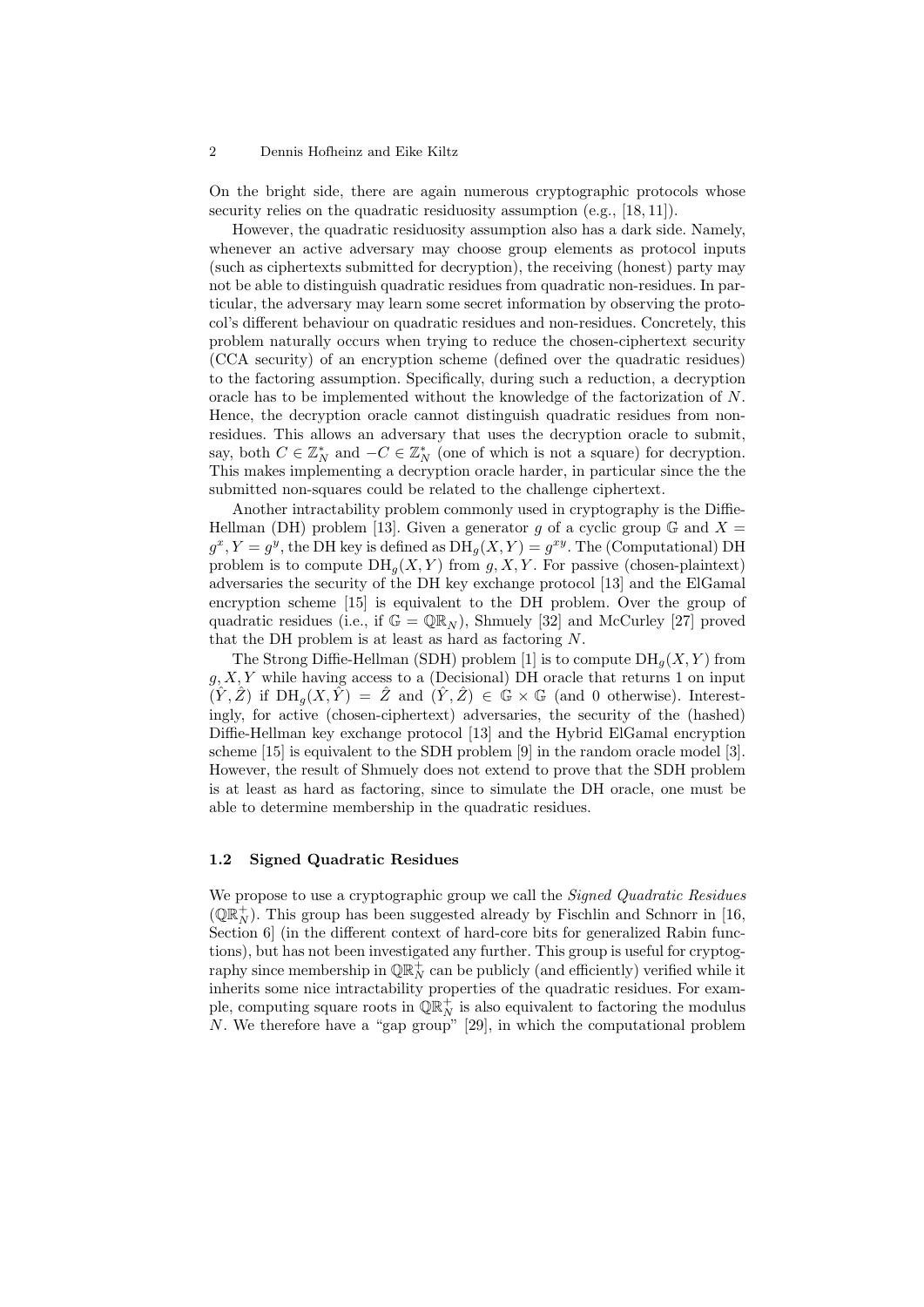(i.e., computing a square root) is as hard as factoring, whereas the corresponding decisional problem (i.e., deciding if an element is a signed square) is easy. We can apply this observation to the Diffie-Hellman assumption. Namely, we extend Shmuely's result to show that in the group of signed quadratic residues, the Strong Diffie-Hellman problem is implied by the factoring assumption.

Concretely, the signed quadratic residues,  $\mathbb{QR}_N^+$ , are defined as the group  $\mathbb{QR}_N^+ := \{ |x| : x \in \mathbb{QR}_N \},$  where  $|x|$  is the absolute value when representing elements of  $\mathbb{Z}_N$  as the set  $\{-(N-1)/2,\ldots,(N-1)/2\}$ . We have that  $(\mathbb{QR}_N^+, \circ)$ is a cyclic group, where the group operation is given by  $a \circ b := |a \cdot b \bmod N|$ . As already noted in [16], membership in  $\mathbb{QR}_{N}^{+}$  can be efficiently verified since  $\mathbb{QR}_N^+ = \mathbb{J}_N^+$ , where  $\mathbb{J}_N$  is the group of elements with Jacobi symbol 1 and  $\mathbb{J}_N^+ :=$  $\{|x| : x \in \mathbb{J}_N\} = \mathbb{J}_N/\pm 1.$ 

# 1.3 Hybrid ElGamal over the Signed Quadratic Residues

The Hybrid ElGamal encryption scheme combines the original ElGamal encryption scheme with a hash function for key derivation and a symmetric cipher. As "Diffie-Hellman integrated encryption scheme" (DHIES) [1] it is contained in several standards bodies for public-key encryption, e.g., in IEEE P1363a, SECG, and ISO 18033-2. We consider the security of Hybrid ElGamal when implemented over the group of signed quadratic residues.

CCA security in the random oracle model under the factoring assumption. It is well known  $[1, 12]$  that Hybrid ElGamal is CCA secure in the random oracle model under the SDH assumption. Recall that we show that the SDH assumption in the group of signed quadratic residues is implied by the factoring assumption. Hence, as an immediate application of our results, we obtain that Hybrid ElGamal over the signed quadratic residues is CCA secure in the random oracle model under the factoring assumption. (We emphasize that while the security proofs for Hybrid ElGamal from [1, 12] are formulated for prime-order subgroups of  $\mathbb{Z}_p^*$ , they do *not* use knowledge about the order of the platform group, and hold literally in the group of signed quadratic residues.)

CCA security in the standard model under the higher residuosity assumption. Using completely different techniques, we show the Hybrid ElGamal over the signed quadratic residues is CCA secure in the standard model under the *higher residuosity* assumption  $[19]$ .<sup>1</sup> This result is obtained by applying the recent "randomness extraction framework" by [22] to a specific "highentropic" hash proof system whose subset membership problem is hard assuming the higher residuosity assumption. We stress that this is the first security result for Hybrid ElGamal in the standard model from a non-interactive computational assumption.

 $\overline{1}$  The higher residuosity assumption states that it is hard to distinguish random elements of  $\mathbb{QR}_N$  from random elements of  $\mathbb{G}_S$ , where  $\mathbb{G}_S$  is a subgroup of  $\mathbb{QR}_N$  of unknown (large) order S.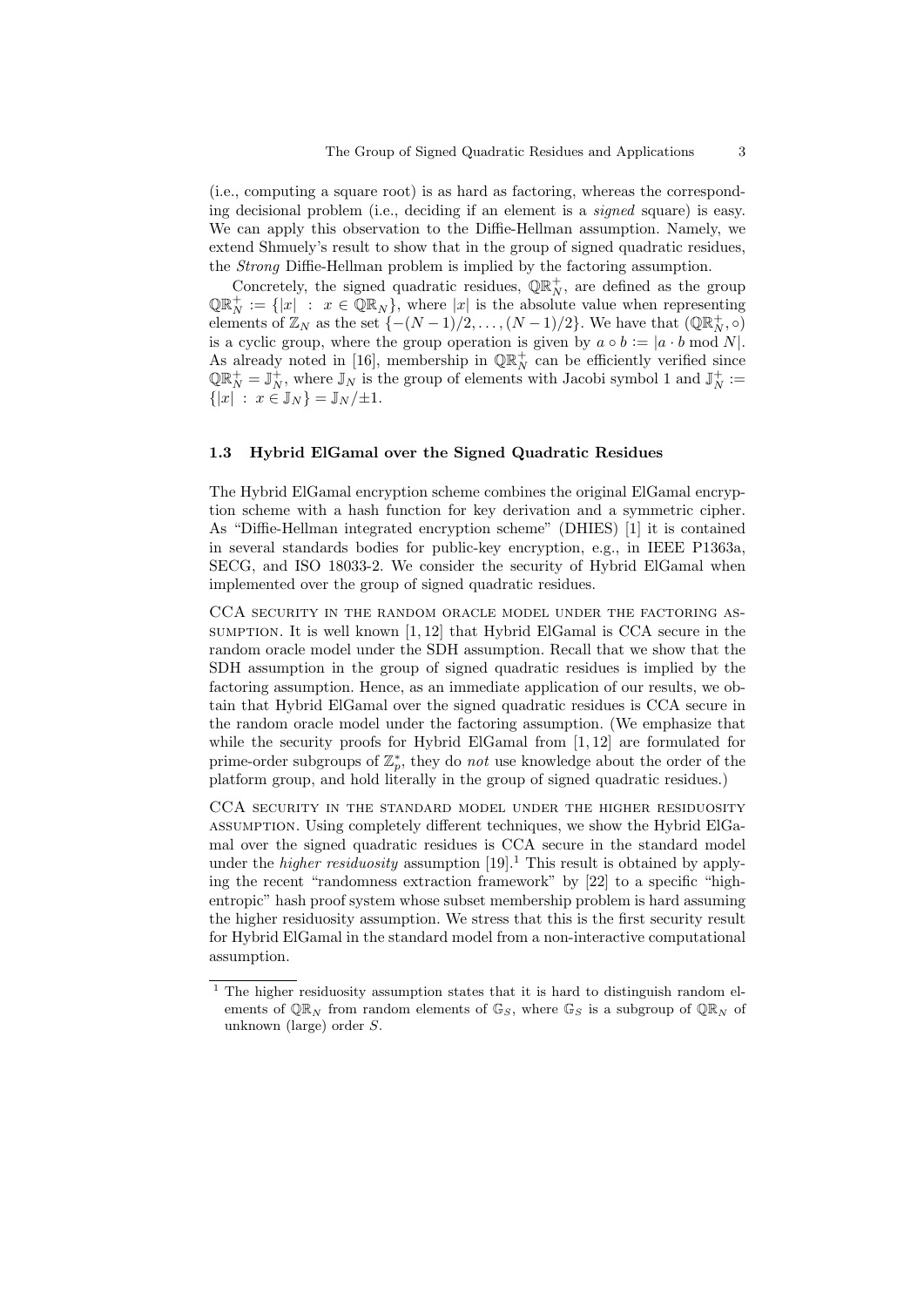### 1.4 Other applications

Security of Diffie-Hellman key exchange. Similar to the Hybrid El-Gamal scheme, the (hashed) Diffie-Hellman key exchange protocol [13] can be proven secure against active attacks in the random oracle model under the SDH assumption ([9, Theorem 5]). As with Hybrid ElGamal, the security proof does not use knowledge about the order of the platform group, and hence holds literally over the signed quadratic residues. In particular, we can employ our result about the SDH assumption in the group of signed quadratic residues. We get that the (hashed) Diffie-Hellman key exchange protocol is secure against active attacks in the random oracle model under the factoring assumption, when implemented over the signed quadratic residues.

SIMPLIFYING SECURITY PROOFS. As hinted above, encryption schemes that are already formulated over the quadratic residues have to take into account that the set of quadratic residues is not (or, rather, not known to be) efficiently recognizable. In particular, e.g., ciphertexts submitted for decryption may be non-squares. The usual way to deal with this problem is to first square the group elements supplied to decryption, and to "make up for this additional squaring" in the subsequent processing. Additionally, these works already propose to restrict the set of allowed ciphertexts to signed quadratic residues (e.g., to prevent an adversary to submit both  $C$  and  $-C$  for decryption). Hence, the group of signed quadratic residues is implicitly used, but only to "transport" quadratic residues. Our proposal here is to work in the group of signed quadratic residues altogether, whenever a reduction to the factoring assumption is desired. Because the group of signed quadratic residues is efficiently recognizable, this avoids the extra squaring step and the connected complications. In particular, we can simplify both scheme and security proof of the CCA-secure encryption scheme from [21]. This results in a slight efficiency gain, since we save a few modular squarings. We stress that these modifications do not affect the actual reduction to factoring.<sup>2</sup>

#### 1.5 Related work

To the best of our knowledge, the group of signed quadratic residues appears first in [16] in the context of hard-core bits for generalized Rabin functions. Furthermore, as explained above, it has been used implicitly in several encryption schemes to "transport" quadratic residues, e.g., in [26, 8, 21]. The security of Hybrid ElGamal has been investigated in [12, 25] in the random oracle model, and in [1] in the standard model. In particular, the latter work derives CCA security results for Hybrid ElGamal under the (interactive) "oracle Diffie-Hellman" assumption. The (non-interactive) computational assumption that we employ to show CCA security of Hybrid ElGamal has been suggested and used in [17,

 $2$  It is easy to see that squaring is a one-way permutation (as hard to invert as factoring N) also in the signed quadratic residues. Furthermore, the least significant bit of the squaring function (over the signed quadratic residues) is hard-core, see [16] who consider the "absolute Rabin function  $E_N^a$ ."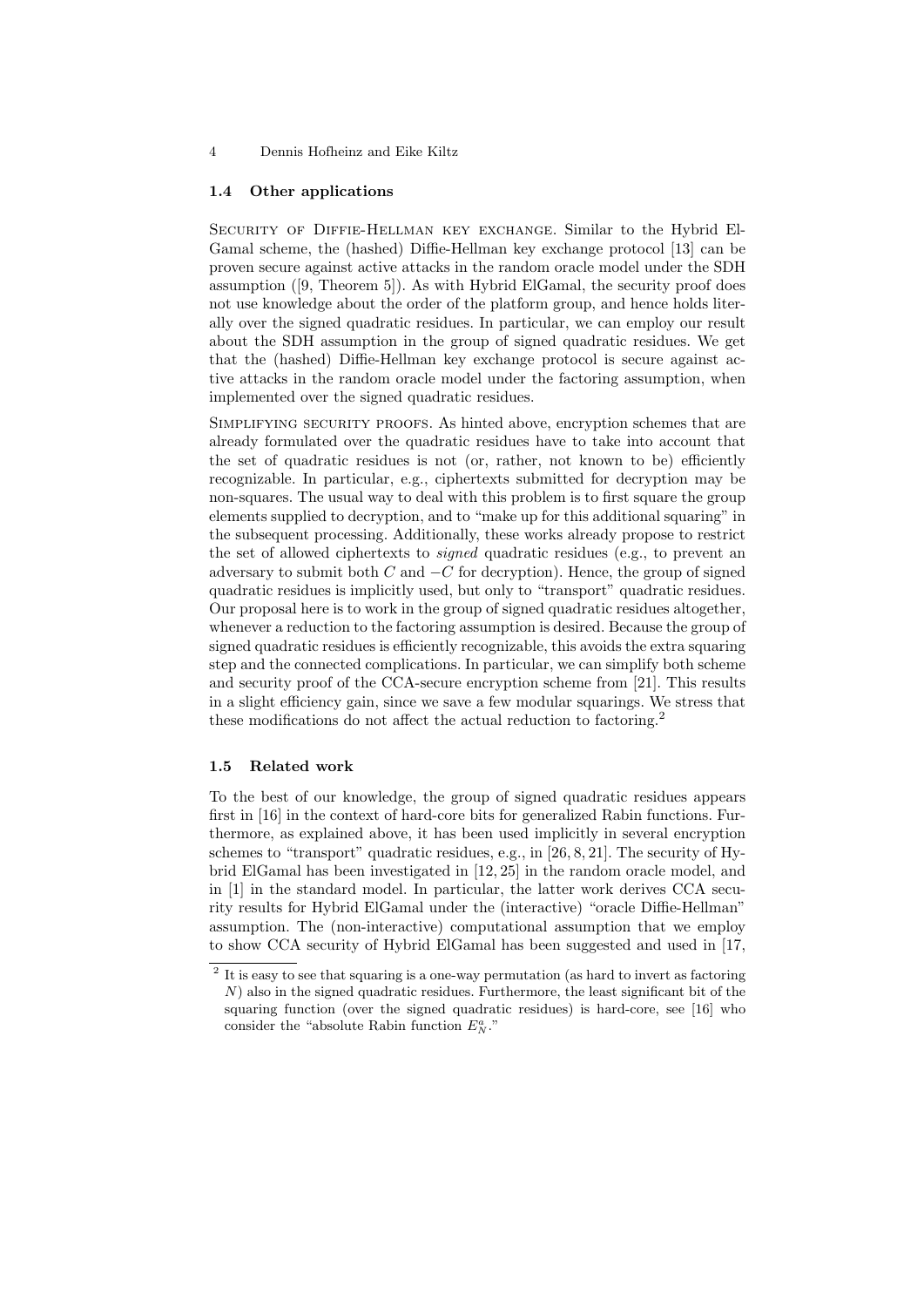6], also with the goal to construct hash proof systems for the use in encryption schemes. However, the encryption schemes from  $[17, 6]$  are less efficient than Hybrid ElGamal due to the fact that they do not use randomness extraction techniques, but instead build on the Cramer-Shoup, resp. Kurosawa-Desmedt paradigms [11, 23]. The paper [9] has a similar overall goal as ours. They propose the "Twin Diffie-Hellman" (2DH) assumption and show that the (interactive) Strong 2DH assumption is implied by the standard DH assumption. However, to be able to use this new assumption to prove security of the schemes of interest (among others also the Hybrid ElGamal and the Diffie-Hellman key-exchange protocol) they have to modify the schemes. Our results directly yield a security proof for the above schemes when instantiated in the specific group of signed quadratic residues.

# 2 Preliminaries

### 2.1 Notation

If  $k \in \mathbb{N}$  then  $1^k$  denotes the string of k ones. If  $r \geq 1$  is a rational number then  $[r] = \{1, \ldots, [r]\}.$  If S is a set then  $s \leftarrow_R S$  denotes the operation of picking an element s of S uniformly at random. We write  $\mathcal{A}(x, y, \ldots)$  to indicate that A is an algorithm with inputs  $x, y, \ldots$  and by  $z \leftarrow_R \mathcal{A}(x, y, \ldots)$  we denote the operation of running A with inputs  $(x, y, \ldots)$  and letting z be the output. We write  $\lg x$  for logarithms over the reals with base 2. The min-entropy of a random variable X is defined as  $H_{\infty}(X) = -\lg(\max_{x \in \mathcal{X}} \Pr[X = x])$ . If X is an element of a cyclic group  $\mathbb{G} = \langle g \rangle$ , we write  $d \log_a X$  for the smallest non-negative integer x with  $X = g^x$ .

### 2.2 Public-Key Encryption

A *public key encryption* scheme  $PKE = (Kg, Enc, Dec)$  with message space  $\mathcal{M}(k)$ consists of three polynomial time algorithms (PTAs), of which the first two, Kg and Enc, are probabilistic and the last one, Dec, is deterministic. Public/secret keys for security parameter  $k \in \mathbb{N}$  are generated using  $(pk, sk) \leftarrow_R \textsf{Kg}(1^k)$ . Given such a key pair, a message  $m \in \mathcal{M}(k)$  is encrypted by  $C \leftarrow_R \text{Enc}(pk, m);$ a ciphertext is decrypted by  $m \leftarrow_R \text{Dec}(sk, C)$ , where possibly Dec outputs  $\perp$  to denote an invalid ciphertext. For consistency, we require that for all  $k \in \mathbb{N}$ , all messages  $m \in \mathcal{M}(k)$ , it must hold that Pr[Dec(sk, Enc(pk, m)) = m] = 1 where the probability is taken over the above randomized algorithms and  $(pk, sk) \leftarrow_R$  $\mathsf{Kg}(1^k).$ 

The security we require for PKE is IND-CCA security [31, 14]. We define the advantage of an adversary  $\mathcal{A} = (\mathcal{A}_1, \mathcal{A}_2)$  as

$$
\label{eq:adv} \begin{aligned} \text{Adv}_{\text{PKE},\mathcal{A}}^{\text{cca}}(k) \; \overset{\text{def}}{=} \; \left| \text{Pr} \left[ \hat{b} = b \; : \; \begin{array}{l} (pk, sk) \leftarrow_{\scriptscriptstyle R} \textsf{Kg}(1^k) \\ (m_0, m_1, St) \leftarrow_{\scriptscriptstyle R} \mathcal{A}_1^{\textsf{Dec}(sk, \cdot)}(pk) \\ b \leftarrow_{\scriptscriptstyle R} \{0, 1\} \; ; \; C^* \leftarrow_{\scriptscriptstyle R} \textsf{Enc}(pk, m_b) \end{array} \right] - \frac{1}{2} \right| \; . \end{aligned}
$$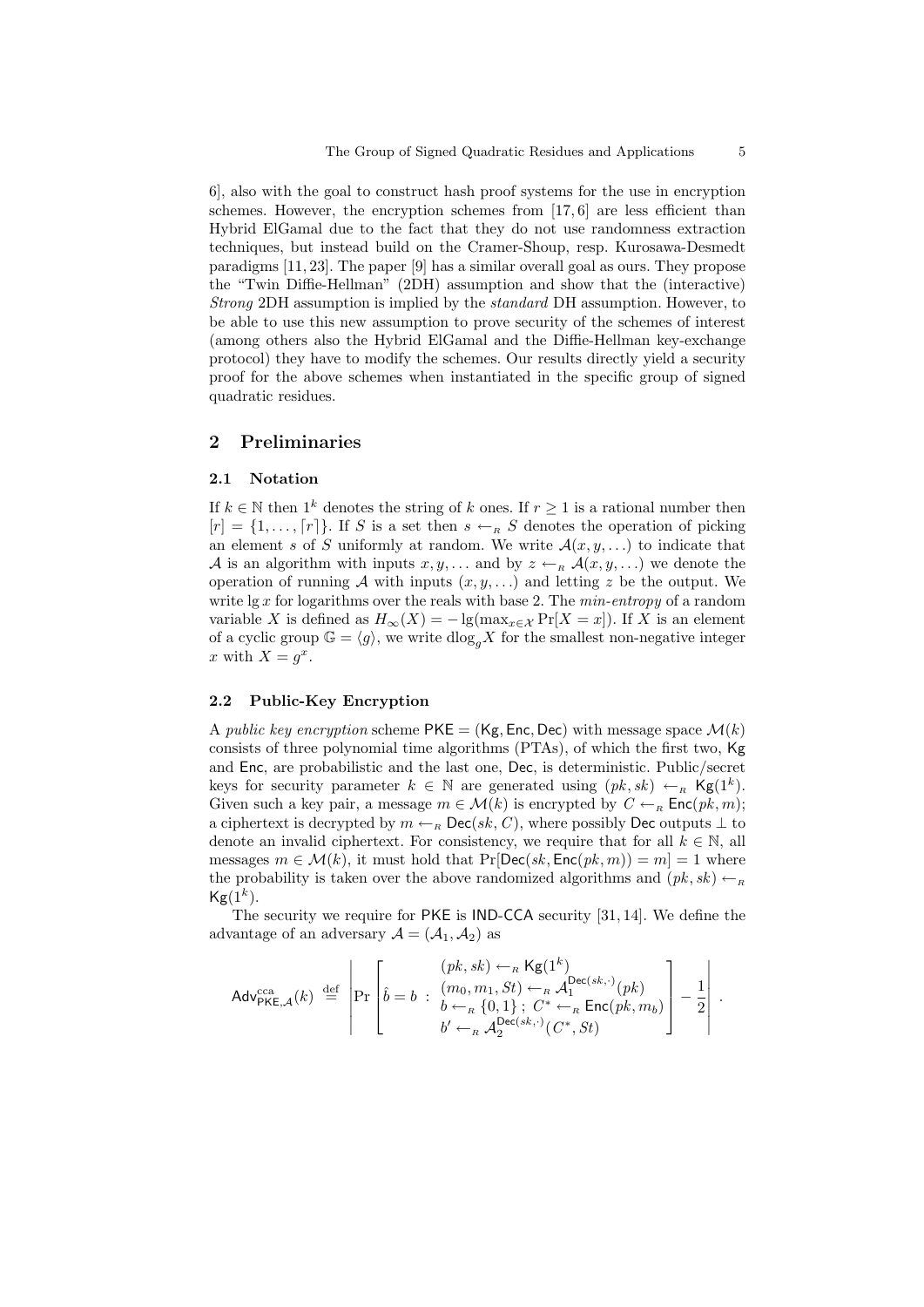The adversary  $\mathcal{A}_2$  is restricted not to query  $\mathsf{Dec}(sk, \cdot)$  with  $C^*$ . PKE scheme PKE is said to be indistinguishable against chosen-ciphertext attacks (IND-CCA secure in short) if the advantage function  $\mathsf{Adv}_{\mathsf{PKE},\mathcal{A}}^{\text{cca}}(k)$  is a negligible function in  $k$  for all efficient  $A$ .

### 2.3 Symmetric Encryption

A symmetric encryption scheme  $SE = (E, D)$  is specified by its encryption algorithm E (encrypting  $m \in \mathcal{M}(k)$  with keys  $S \in \mathcal{K}_{\mathsf{SE}}(k)$ ) and decryption algorithm D (returning  $m \in \mathcal{M}(k)$  or  $\perp$ ). Here we restrict ourselves to deterministic algorithms E and D.

The most common notion of security for symmetric encryption is that of (one-time) ciphertext indistinguishability (IND-OT), which requires that all efficient adversaries fail to distinguish between the encryptions of two messages of their choice. Another common security requirement is ciphertext authenticity. (One-time) ciphertext integrity (INT-OT) requires that no efficient adversary can produce a new valid ciphertext under some key when given one encryption of a message of his choice under the same key. A symmetric encryption scheme which satisfies *both* requirements simultaneously is called secure in the sense of authenticated encryption (AE-OT secure). Symmetric ciphers secure in the sense of AE-OT can be constructed (following the encrypt-then-mac approach [2, 12]) from a IND-OT secure symmetric encryption scheme and a MAC. Note that AE-OT security is a stronger notion than one-time chosen-ciphertext security (IND-OTCCA) [2, 12]. Formal definitions and constructions appear in, e.g., [20].

### 2.4 Hash functions

Let H be a family of hash functions  $H: X \to Y$ . With  $|\mathcal{H}|$  we denote the number of functions in this family and when sampling from  $\mathcal{H}$  we assume a uniform distribution. Let  $k > 1$  be an integer, the hash-family H is k-wise independent if for any sequence of distinct elements  $x_1, \ldots, x_k \in X$  the random variables  $H(x_1), \ldots, H(x_k)$ , where  $H \leftarrow_R \mathcal{H}$ , are independent and uniformly random.

# 3 The group of Signed Quadratic Residues

# 3.1 Quadratic Residues

An *n*-bit integer  $N = PQ$  is called an RSA modulus if P and Q are two distinct  $n/2$ -bit odd primes. In what follows, we will assume that N is a Blum integer, i.e., an RSA modulus  $N = PQ$  such that P and Q are both congruent 3 modulo 4. The group  $\mathbb{Z}_N^*$  consists of all elements of  $\mathbb{Z}_N$  that have an inverse modulo N.  $\mathbb{Z}_N^*$  has order  $\phi(N) = (P-1)(Q-1)$ , where  $\phi(N)$  is Euler's totient function. By  $\mathbb{J}_N$  we denote the subgroup of all elements from  $\mathbb{Z}_N^*$  with Jacobi symbol 1.  $\mathbb{J}_N$ has index 2 in  $\mathbb{Z}_N^*$  and has order  $(P-1)(Q-1)/2$ . Since N is Blum,  $-1 \in \mathbb{J}_N$ . By  $\mathbb{Q}\mathbb{R}_N$  we denote the group of quadratic residues modulo N. Note that  $\mathbb{Q}\mathbb{R}_N$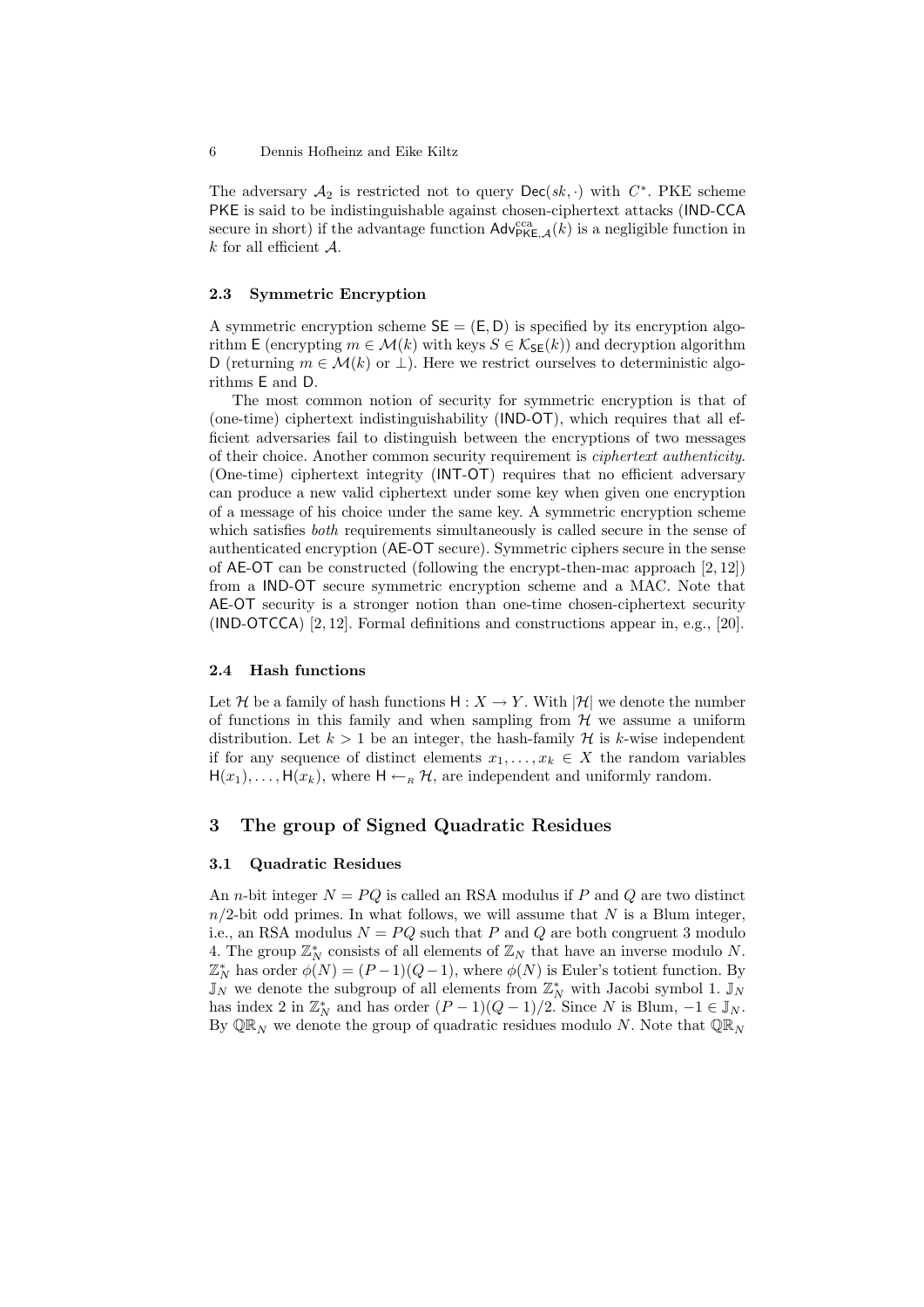is a subgroup of  $\mathbb{J}_N$  with index 2 and has order  $(P-1)(Q-1)/4$ . We remark that recognizing elements in  $\mathbb{QR}_N$  is generally believed to be a hard problem (the quadratic residuosity problem).

# 3.2 Signed Quadratic Residues

Let N be an integer. For  $x \in \mathbb{Z}_N$  we define |x| as the absolute value of x, where x is represented as a signed integer in the set  $\{-\frac{(N-1)}{2}, \ldots, \frac{(N-1)}{2}\}$ . For a sub-group  $\mathbb{G}$  of  $\mathbb{Z}_N^*$  we define the "signed group",  $\mathbb{G}^+$ , as the group

$$
\mathbb{G}^+ := \{ |x| \; : \; x \in \mathbb{G} \}
$$

with the following group operation. Namely, for  $g, h \in \mathbb{G}^+$  and an integer x we define

$$
g \circ h := |g \cdot h \bmod N|, \qquad g^{\underline{x}} := \underbrace{g \circ g \circ \dots \circ g}_{x \text{ times}} = |g^x \bmod N|.
$$
 (1)

More complicated expressions in the exponents are computed modulo the group order, e.g.,  $g^{1/2} = g^{2^{-1} \mod \text{ord}(\mathbb{G}^+)}$ . Note that taking the absolute value is a surjective homomorphism from  $\mathbb{G}$  to  $\mathbb{G}^+$  with trivial kernel if  $-1 \notin \mathbb{G}$ , and with kernel  $\{-1, 1\}$  if  $-1 \in \mathbb{G}$ .

Let N be a Blum integer such that  $-1 \notin \mathbb{QR}_N$ . We will mainly be interested in  $\mathbb{QR}^+_N$ , which we call *signed quadratic residues* (modulo N).  $\mathbb{QR}^+_N$  is a subgroup of  $\mathbb{Z}_{N}^{*}/\pm 1$ , with absolute values as a convenient computational representation. The following basic facts have already been noted in [16].

**Lemma 1.** Let  $N$  be a Blum integer. Then:

- 1.  $(\mathbb{QR}_N^+, \circ)$  is a group of order  $\phi(N)/4$ .
- 2.  $\mathbb{QR}_N^+ = \mathbb{J}_N^+$ . In particular,  $\mathbb{QR}_N^+$  is efficiently recognizable (given only N). 3. If  $\widehat{\mathbb{QR}}_N$  is cyclic, so is  $\mathbb{QR}_N^+$ .

*Proof.* First, note that  $|\cdot|: (\mathbb{Z}_N, \cdot) \to (\mathbb{Z}_N^+, \circ)$  is a group homomorphism so  $(\mathbb{QR}_N^+, \circ)$  is a group. Since  $-1 \notin \mathbb{QR}_N$ , the map  $\mathbb{QR}_N \to \mathbb{QR}_N^+$  has kernel  $\{1\}$ , and so  $\mathrm{ord}(\mathbb{QR}^+_N) = \mathrm{ord}(\mathbb{QR}_N) = \phi(N)/4.$  On the other hand, the map  $\mathbb{J}_N \to \mathbb{J}^+_N$ has kernel  $\{\pm 1\}$ , and so  $\text{ord}(\mathbb{J}_N^+) = \text{ord}(\mathbb{J}_N)/2 = \phi(N)/4$ . Since  $\mathbb{QR}_N \subseteq \mathbb{J}_N$ , we have  $\mathbb{QR}_{N}^{+} \subseteq \mathbb{J}_{N}^{+}$ , so  $\text{ord}(\mathbb{QR}_{N}^{+}) = \text{ord}(\mathbb{J}_{N}^{+})$  implies  $\mathbb{QR}_{N}^{+} = \mathbb{J}_{N}^{+}$ . Elements in  $\mathbb{QR}_{N}^{+}$  can be efficiently recognized since  $\mathbb{QR}_{N}^{+} = \mathbb{J}_{N}^{+} = \mathbb{J}_{N} \cap [(N-1)/2]$ . If  $\mathbb$ cyclic, a generator g of  $\mathbb{QR}_N$  is mapped to a generator  $|g|$  of  $\mathbb{QR}_N^+$ , so  $\mathbb{QR}_N^+$  is a cyclic group.

#### 3.3 Factoring Assumption

RSA INSTANCE GENERATOR. Let  $0 \leq \delta < 1/2$  be a constant and  $n(k)$  be a function. Let RSAgen be an algorithm that generates elements  $(N, P, Q)$ , such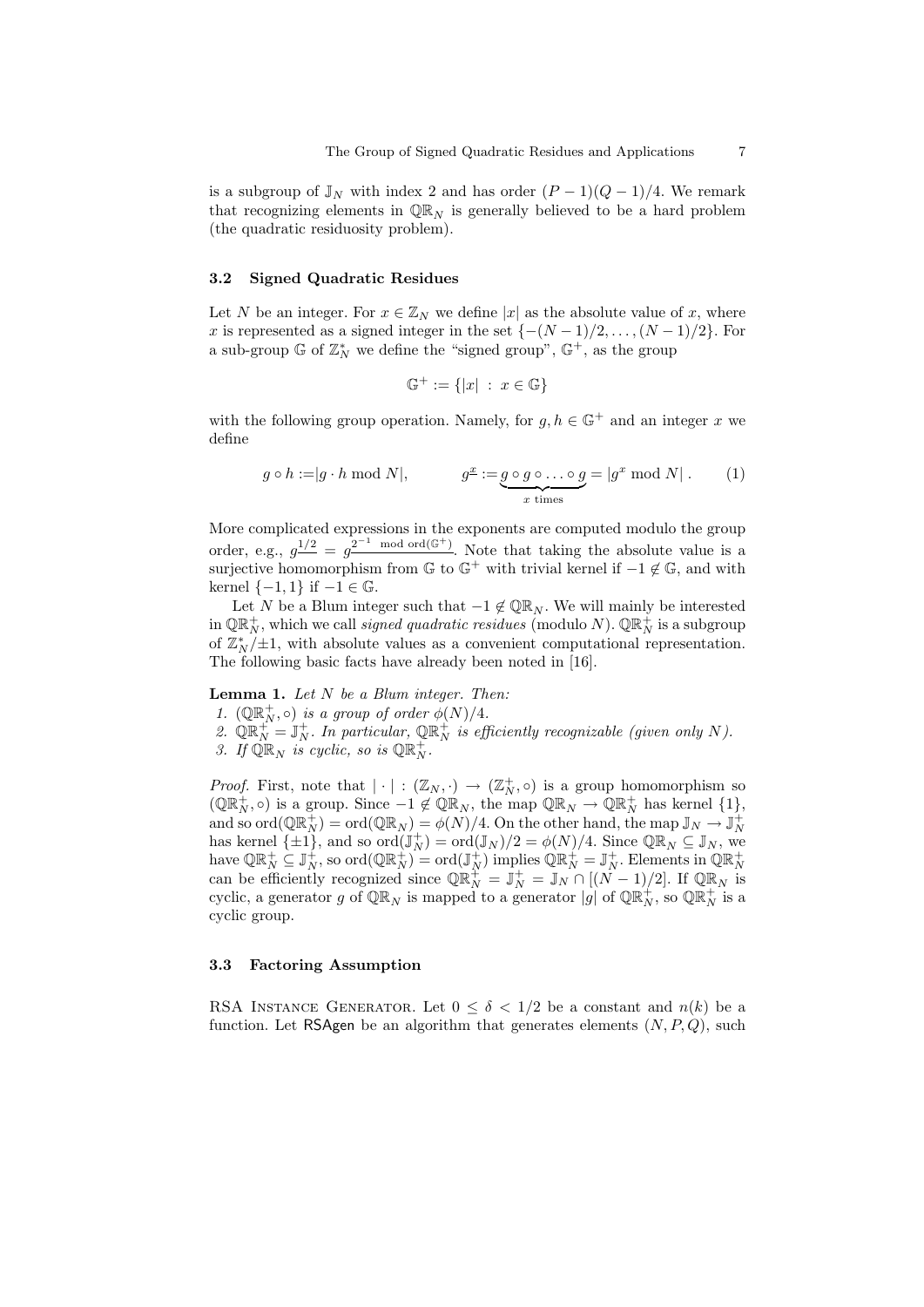that  $N = PQ$  is an *n*-bit Blum integer and all prime factors of  $\phi(N)/4$  are pairwise distinct and at least  $\delta n$  bit integers.<sup>3</sup>

FACTORING ASSUMPTION. The factoring assumption is that computing  $P, Q$ from  $N$  (generated by  $\mathsf{RSAgen}$ ) is hard. We write

 $\mathsf{Adv}_{\mathcal{A},\mathsf{RSAgen}}^{\text{fac}}(k) \vcentcolon= \Pr[\{P,Q\} \leftarrow_R \mathcal{A}(N) \; : \; (N,P,Q) \leftarrow_R \mathsf{RSAgen}(1^k)].$ 

The factoring assumption for RSAgen holds if  $\text{Adv}_{\mathcal{A},\text{RSAgen}}^{fac}(k)$  is negligible for all efficient A.

#### 3.4 Strong Diffie-Hellman assumption

Let  $\mathbb G$  be a finite cyclic group whose order is not necessarily known. The Diffie-Hellman (DH) problem in  $\mathbb{G}$  is to compute  $DH_g(X, Y) := g^{(\text{dlog}_g X)(\text{dlog}_g Y)}$  from  $(\mathbb{G}, g, X, Y)$  for a uniform generator g and uniform  $X, Y \in \mathbb{G}$ . The strong Diffie-Hellman problem [1] is the same as the DH problem, but now the adversary has access to a Decision Diffie-Hellman oracle for fixed  $g$  and  $X$ , which is defined as  $\text{DDH}_{g,X}(\hat{Y}, \hat{Z}) = 1$  if  $\hat{Y}^{\text{dlog}_g X} = \hat{Z}$  (and  $\text{DDH}_{g,X}(\hat{Y}, \hat{Z}) = 0$  else), where  $(\hat{Y}, \hat{Z}) \in \mathbb{G} \times \mathbb{G}$ . We do not define  $\text{DDH}_{a,X}$  in inputs  $(\hat{Y}, \hat{Z}) \notin \mathbb{G} \times \mathbb{G}$ , since we assume that G is efficiently recognizable. For our purposes, we will consider the group  $(\mathbb{QR}_{N}^{+}, \circ)$ , i.e., the group of signed quadratic residues.

To an adversary  $A$  and RSAgen we associate

$$
\mathsf{Adv}_{\mathcal{A},\mathsf{RSAgen}}^{\rm sth}(k) := \Pr\left[Z = \mathrm{DH}_g(X,Y) \ : \ \begin{array}{r} (N,P,Q,S) \leftarrow_{\scriptscriptstyle R} \mathsf{RSAgen}(1^k) \ ; \\ \text{unif. choose } g \text{ with } \langle g \rangle = \mathbb{QR}_N^+ \ ; \\ X,Y \leftarrow_{\scriptscriptstyle R} \mathbb{QR}_N^+ \ ; \\ Z \leftarrow_{\scriptscriptstyle R} \mathsf{ADDH}_{g,X}(\cdot,\cdot)(N,g,X,Y) \end{array}\right].
$$

The Strong DH assumption holds relative to RSAgen if  $\mathsf{Adv}_{\mathcal{A},\mathsf{RSAgen}}^{\rm sdh}(k)$  is negligible for all efficient  $\mathcal{A}$ .

Theorem 2. If the factoring assumption holds then the strong DH assumption holds relative to RSAgen. In particular, for every strong DH adversary A, there exists a factoring adversary  $\mathcal B$  (with roughly the same complexity as  $\mathcal A$ ) such that

$$
\mathsf{Adv}_{\mathcal{A}, \mathsf{RSAgen}}^{\mathrm{sdh}}(k) \le \mathsf{Adv}_{\mathcal{B}, \mathsf{RSAgen}}^{\mathrm{fac}}(k) + O(2^{-\delta n(k)}). \tag{2}
$$

*Proof.* We construct B from a given A. Concretely, B receives a challenge  $N =$ PQ, chooses uniformly  $u \leftarrow_R (\mathbb{Z}_N^*)^+ \setminus \mathbb{Q} \mathbb{R}_N^+$  and sets  $h := u^2$ . Note that by definition of N, we have  $\langle h \rangle = \mathbb{Q} \mathbb{R}^+_{N}$  except with probability  $O(2^{-\delta n(k)})$ . Then  $\mathcal B$  chooses  $a, b \in [N/4]$  and sets

$$
g := h^{\underline{2}} \qquad \qquad X := h \circ g^{\underline{a}} \qquad \qquad Y := h \circ g^{\underline{b}}.
$$

<sup>&</sup>lt;sup>3</sup> The "only large prime-factors" requirement is needed to ensure that the square of a random element in  $\mathbb{Z}_N^*$  is a generator of  $\mathbb{QR}_N$  with high probability  $1 - O(2^{-\delta n(k)})$ . The requirement that all prime factors are distinct ensures that  $\mathbb{J}_N$  is cyclic.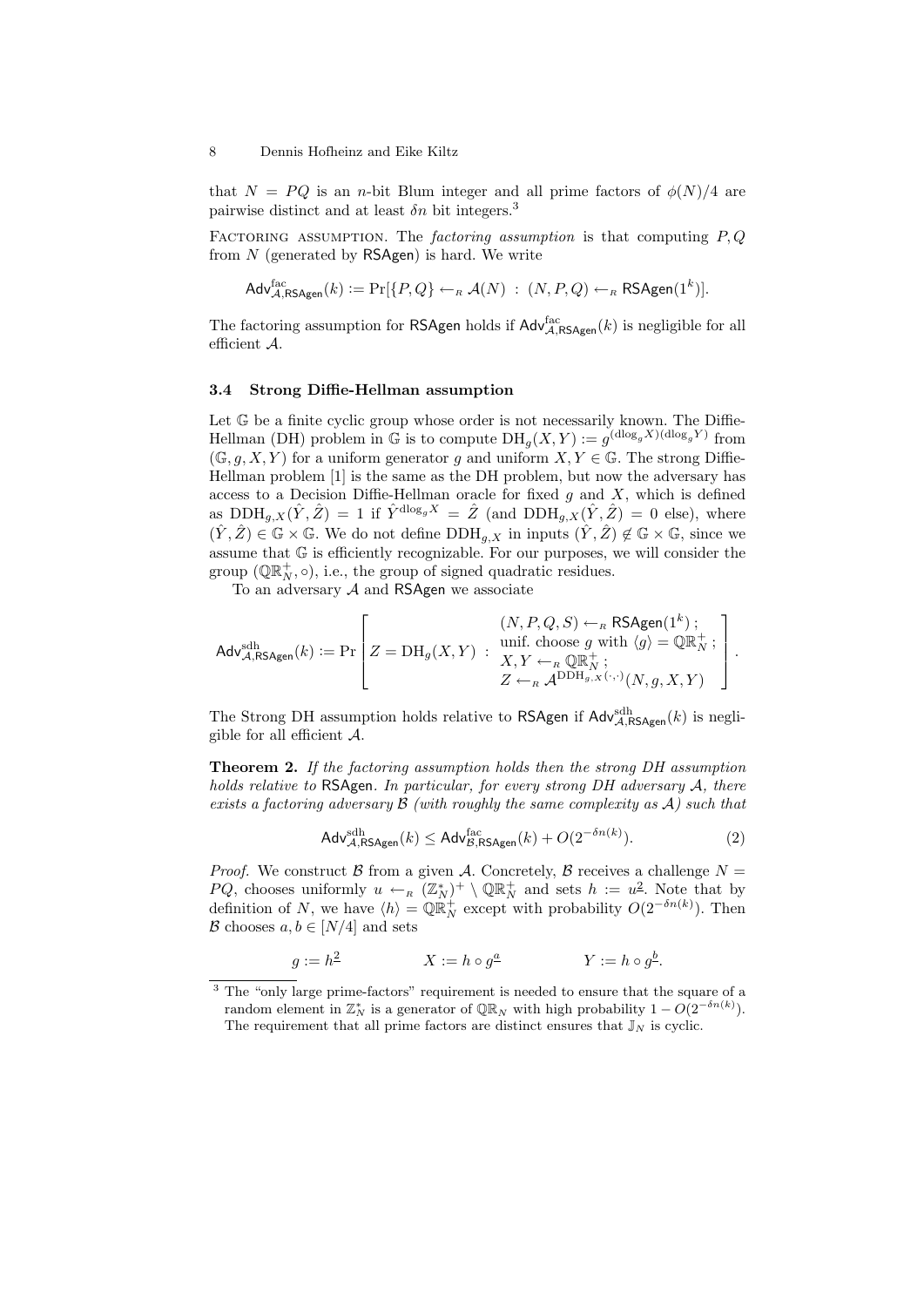This implicitly defines

 $\text{dlog}_g X = a + 1/2 \text{ mod } \text{ord}(\mathbb{QR}_N^+), \text{ and } \text{dlog}_g Y = b + 1/2 \text{ mod } \text{ord}(\mathbb{QR}_N^+),$ 

where the discrete logarithms are of course considered in  $(\mathbb{QR}_{N}^{+}, \circ)$ . Again, by definition of N, the statistical distance between these  $(g, X, Y)$  and the input of A in the strong DH experiment is bounded by  $O(2^{-\delta n(k)})$ . So B runs A on input  $(g, X, Y)$ , and answers A's oracle queries  $(\hat{Y}, \hat{Z})$  as follows. First, we may assume that  $\hat{Y}, \hat{Z} \in \mathbb{QR}_N^+$  since (by Lemma 1)  $\mathbb{QR}_N^+ = \mathbb{J}_N^+$  is efficiently recognizable. Next, since N is a Blum integer, the group order ord $(\mathbb{QR}_N^+) = (P-1)(Q-1)/4$ is odd, and hence

$$
\hat{Y}^{\underline{\text{dlog}_g X}} = \hat{Z} \iff \hat{Y}^{\underline{\text{2dlog}_g X}} = \hat{Z}^{\underline{2}} \iff \hat{Y}^{\underline{\text{2a+1}}} = \hat{Z}^{\underline{2}}.
$$

Thus, B can implement the strong DH oracle by checking whether  $\hat{Y}^{\frac{2a+1}{2}} \stackrel{?}{=} \hat{Z}^2$ .

Consequently, with probability  $\text{Adv}_{\mathcal{A},\text{RSAgen}}^{sh}(k) - O(2^{-\delta n(k)})$ , A will finally output

$$
Z = g^{\left(\mathrm{dlog}_g X\right)\left(\mathrm{dlog}_g Y\right)} = g^{\left(a+1/2\right)\left(b+1/2\right)} = h^{2ab+a+b+1/2} \in \mathbb{Q} \mathbb{R}^+_N,
$$

from which  $\mathcal{B}$  can extract  $v := h^{1/2} \in \mathbb{QR}^+_N$  (using its knowledge about a and b). Since  $u \notin \mathbb{QR}_{N}^{+}$  and  $v \in \mathbb{QR}_{N}^{+}$  are two non-trivially different square roots of h, B can factor N by computing  $gcd(u - v, N)$ .

# 4 Hybrid ElGamal over the signed quadratic residues

We recall the Hybrid ElGamal (aka DHIES) scheme from [1, 12]. There the scheme is described in a more general form over arbitrary cyclic groups. Here we restrict ourselves to the special case of  $\mathbb{QR}_N^+$ , for the following choice of N:

RSA INSTANCE GENERATOR. Let  $0 \le \delta \le 1/4$  be a constant and  $n(k)$  be a function. Let RSAgen' = RSAgen $\zeta_{n(k)}$  be an algorithm that generates elements  $(N, P, Q, S)$ , such that

- $N = PQ$  is an n-bit Blum integer such that the prime factors of  $\phi(N)/4$  are pairwise distinct and at least  $\delta n$ -bit integers;
- $S > 1$  is a divisor of  $\phi(N)/4$  with 1 < gcd(S, (P − 1)/2) < (P − 1)/2 and  $1 < \gcd(S, (Q-1)/2) < (Q-1)/2$  (so S splits up into large prime factors of both  $(P-1)/2$  and  $(Q-1)/2$ , but such that neither  $(P-1)/2$  nor  $(Q-1)/2$ divides  $S$ ).

Note that by construction,  $gcd(S, \phi(N)/(4S)) = 1$ . We stress that we need this choice of N only for the security proof of Hybrid ElGamal in the standard model. The security proof in the random oracle model (based on the hardness of factoring  $N$ ) works with RSA instances as generated by  $\mathsf{RSAgen}'$  or  $\mathsf{RSAgen}$ .

## 4.1 The encryption scheme

Let  $\mathsf{SE} = (\mathsf{E},\mathsf{D})$  be a symmetric cipher with key-space  $\{0,1\}^{\ell(k)},$  let  $\mathcal{H} = (\mathcal{H}_k)_{k \in \mathbb{N}}$ be a family of hash functions with  $H: \{0,1\}^{2n(k)} \to \{0,1\}^{\ell(k)}$  for each  $H \in \mathcal{H}_k$ . Define the following encryption scheme  $HEG = (Kg, Enc, Dec)$ :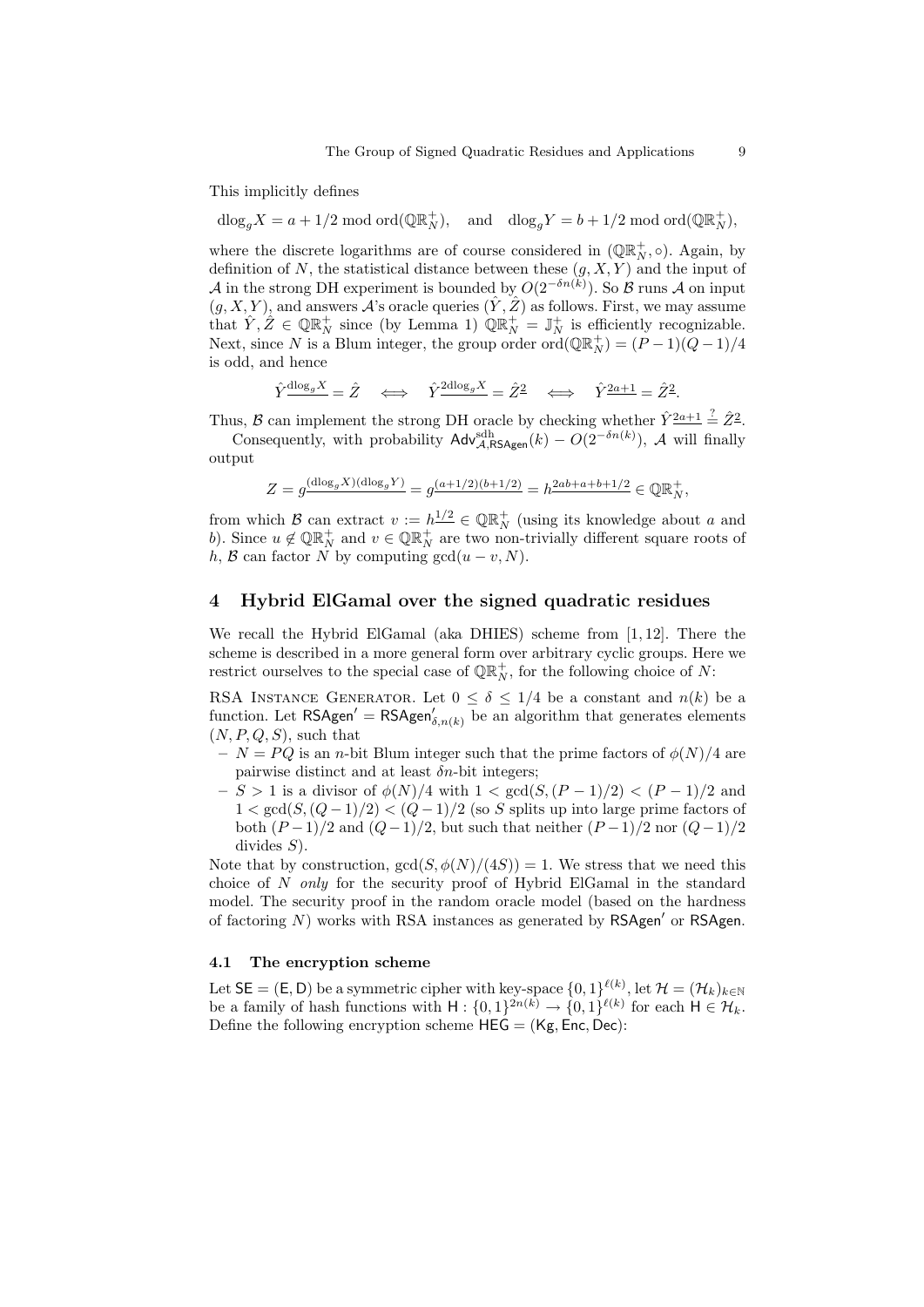**Key generation.**  $\text{Kg}(1^k)$  chooses uniformly at random

- an RSA modulus  $N = PQ$  generated with RSAgen'(1<sup>k</sup>),
- a generator g of  $\mathbb{QR}^+_N$ ,
- an exponent  $x \in [N/4]$ ,
- a hash function  $H \in \mathcal{H}_k$ .

Kg then sets  $X = g^{\underline{x}} \in \mathbb{Q} \mathbb{R}^+_N$  and outputs a public key  $pk$  and a secret key sk, where

$$
pk = (N, g, X, \mathsf{H}) \qquad sk = (N, x, \mathsf{H}).
$$

**Encryption.** Enc( $pk, m$ ) chooses uniformly  $y \in [N/4]$ , sets

$$
Y = g^{\underline{y}} \qquad \qquad K = \mathsf{H}(Y, X^{\underline{y}}) \qquad \qquad \psi = \mathsf{E}_K(m)
$$

and outputs the ciphertext  $(Y, \psi) \in \mathbb{QR}_{N}^{+} \times \{0, 1\}^{*}$ .

**Decryption.** Dec(sk,  $(Y, \psi)$ ) verifies that  $\hat{Y} \in \mathbb{QR}_{N}^{+}$  and rejects if not. Then, Dec computes  $K = H(Y, Y^{\underline{x}})$  and outputs  $D_K(\psi)$ .

Note that we present the HEG scheme in a slightly generalized form for general symmetric ciphers SE, whereas in [1], SE consisted of a particular "encrypt-thenmac"-based cipher (which is AE-OT and therefore also IND-OTCCA secure).

#### 4.2 Security

We now state our claims about the security of HEG. We will prove that the same scheme HEG is secure in the standard and in the random oracle model, under different assumptions.

**Theorem 3.** Assume the factoring assumption holds for  $\mathsf{RSAgen}'_{n(k),\delta}$ , H is modeled as a random oracle, and SE is IND-OTCCA secure. Then HEG is IND-CCA secure.

[12, Theorem 9] show that the IND-CCA security of hashed ElGamal (viewed as a key encapsulation mechanism) in the random oracle model is implied by the strong DH assumption. In Theorem 9 (Appendix A) we formally show that their result does not use a specific group structure and can also be applied to our case. Putting Theorem 2 and Theorem 9 together yields Theorem 3. The following theorem will be proved in Section 5.

Theorem 4. Assume the Higher Residuosity assumption (to be introduced in Section 5) holds relative to  $\mathsf{RSAgen}'_{\delta,n(k)}$ , H is a family of 4-wise independent hash functions, and SE is AE-OT secure with  $\ell$ -bit keys. If  $\delta n(k) \geq 4\ell$ , then HEG is IND-CCA secure.

# 5 A security proof in the standard model

### 5.1 The computational hardness assumption

To prove the security of HEG in the standard model, we will make use of the following hardness assumption.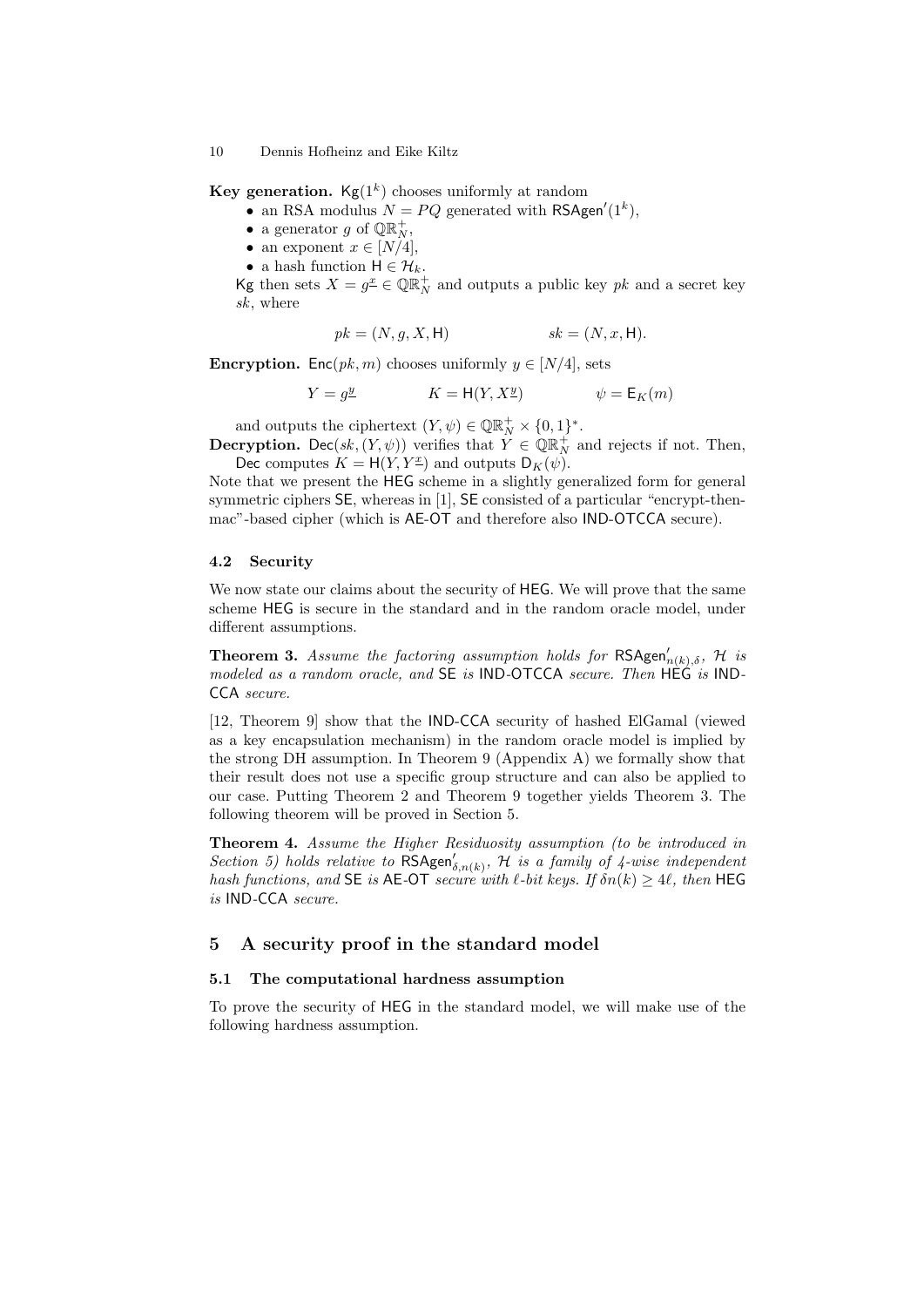Let  $(N, P, Q, S)$  be generated by RSAgen'. We write  $\mathbb{G}_S$  for the unique subgroup of order S of  $\mathbb{Z}_N^*$ . The higher residuosity (HR) assumption states that distinguishing a random element from  $\mathbb{G}_S$  from a random element from  $\mathbb{QR}_N$ is computationally infeasible. More formally, to an adversary and RSAgen' we associate

$$
\mathsf{Adv}_{\mathcal{A},\mathsf{RSAgen}'}^{\rm hr}(k) := |\Pr[1 \leftarrow_R \mathcal{A}(N,g,c)] - \Pr[1 \leftarrow_R \mathcal{A}(N,g,\tilde{c})]|,
$$

where  $(N, P, Q, S) \leftarrow_R \text{RSAgen}'(1^k)$ ,  $g, c \leftarrow_R \mathbb{G}_S$  and  $\tilde{c} \leftarrow_R \mathbb{Q} \mathbb{R}_N$ . The HR assumption for RSAgen' holds if  $\text{Adv}_{\mathcal{A},\text{RSAgen}'}^{hr}(k)$  is negligible for all efficient A. Note that the HR assumption implicitly depends on the choice of  $n(k)$  and  $\delta$ . For concreteness, for  $k = 80$  bits security one may choose  $n(k) = 1024$  and  $\delta = 1/8$ . Then N can be sampled as  $N = PQ$  for  $P = 2P_S P_T + 1$  and  $Q = 2Q_S Q_T + 1$  for primes  $P_S, P_T, Q_S, Q_T$ , with  $P_S, Q_T \approx 2^{\delta n}$ , such that for  $S = P_S Q_S$ , the order of  $\mathbb{G}_S$  is about  $2^{256}$ .

In the literature several related assumptions can be found. Closest to our assumption are the ones in [19, 24, 17, 6] which are as our HR assumption but with a different distribution of N and/or using the groups  $\mathbb{J}_N, \mathbb{Z}_N^*$  instead of  $QR_N$ . Other similar assumptions were proposed in [18, 10, 24, 4, 28]. In all these assumptions the adversary is given  $(N, S)$  where  $S | \phi(N)/4$ , and has to distinguish a "random element" from one of the form  $x^S \mod N$ .

# 5.2 A variant of HEG

To prove Theorem 4, we will consider a slightly different scheme,  $\text{HEG}' =$  $(Kg', Enc, Dec)$ . It is defined as HEG, with the only difference that in Kg', the element g from key generation is a uniform element from  $\mathbb{G}_{S}^{+}$  (instead of an uniform element from  $\mathbb{QR}_{N}^{+}$ . The following lemma is immediate.

Lemma 5. Under the HR assumption, HEG is IND-CCA if and only if  $HEG'$  is IND-CCA. In particular, for every adversary A there exists an adversary B with

$$
|\mathsf{Adv}_{\mathsf{HEG},\mathcal{A}}^{\mathrm{cca}}(k) - \mathsf{Adv}_{\mathsf{HEG}',\mathcal{A}}^{\mathrm{cca}}(k)| \leq \mathsf{Adv}_{\mathsf{RSAgen}',\mathcal{B}}^{\mathrm{hr}}(k).
$$

**Lemma 6.** Under the conditions from Theorem  $4$ , HEG' is IND-CCA secure.

A combination of the above two lemmas yields Theorem 4. The rest of this section is devoted to the proof of Lemma 6.

#### 5.3 Hash Proof Systems

We recall the notion of hash proof systems introduced by Cramer and Shoup [11].

SMOOTH PROJECTIVE HASHING. Let  $\mathcal{C}, \mathcal{K}$  be sets and  $\mathcal{V} \subset \mathcal{C}$  a language. In the context of public-key encryption (and viewing a hash proof system as a keyencapsulation mechanism (KEM) [12] with "special algebraic properties") one may think of C as the set of all *ciphertexts*,  $V \subset C$  as the set of all *valid (con*sistent) ciphertexts, and K as the set of all symmetric keys. Let  $\Lambda_{sk} : \mathcal{C} \to \mathcal{K}$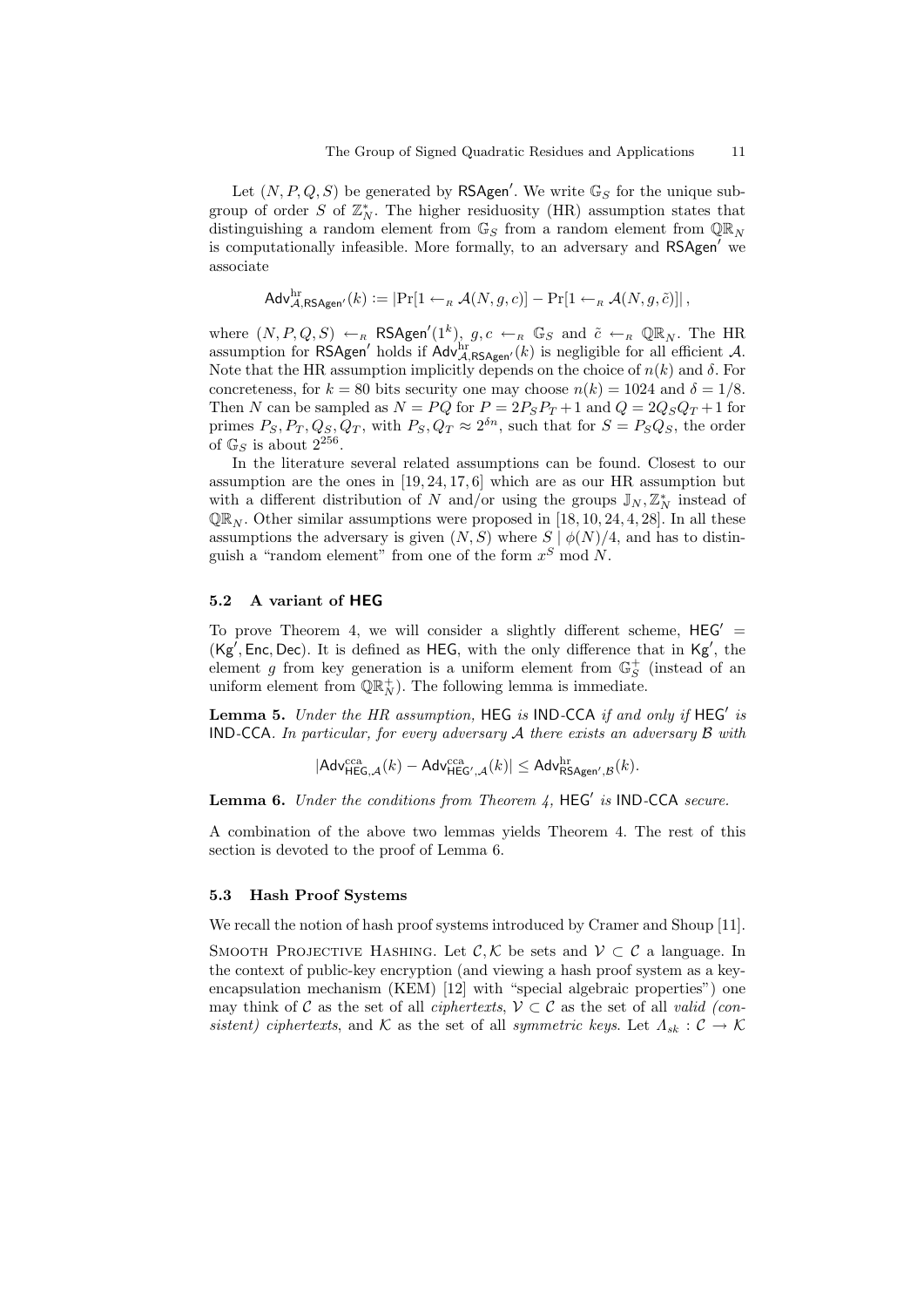be a hash function indexed with  $sk \in \mathcal{SK}$ , where  $\mathcal{SK}$  is a set. A hash function  $\Lambda_{sk}$  is projective if there exists a projection  $\mu : \mathcal{SK} \to \mathcal{PK}$  such that  $\mu(sk) \in \mathcal{PK}$  defines the action of  $\Lambda_{sk}$  over the subset V. That is, for every  $C \in \mathcal{V}$ , the value  $K = \Lambda_{sk}(C)$  is uniquely determined by  $\mu(sk)$  and C. In contrast, nothing is guaranteed for  $C \in \mathcal{C} \setminus \mathcal{V}$ , and it may not be possible to compute  $\Lambda_{sk}(C)$  from  $\mu(sk)$  and C. Following [22] we make the following two definitions about projective hash functions. The projective hash function is κ-entropic if for all  $C \in \mathcal{C} \setminus \mathcal{V}$ ,  $H_{\infty}(\Lambda_{sk}(C) \mid pk) \geq \kappa$  where in the above  $pk = \mu(sk)$  for  $sk \leftarrow_R SK$ . We furthermore define the collision probability as  $\delta = \max_{C, C^* \in \mathcal{C} \setminus \mathcal{V}, C \neq C^*} (\Pr_{sk} [ \Lambda_{sk}(C) = \Lambda_{sk}(C^*) ]).$ 

HASH PROOF SYSTEM. A hash proof system  $HPS = (Par, Pub, Priv)$  consists of three algorithms. The randomized algorithm  $Par(1<sup>k</sup>)$  generates parametrized instances of  $par = (group, K, C, V, PK, \mathcal{SK}, A_{(.)} : C \to K, \mu : \mathcal{SK} \to PK)$ , where group may contain some additional structural parameters. The deterministic public evaluation algorithm Pub inputs the projection key  $pk = \mu(sk)$ ,  $C \in V$  and a witness r of the fact that  $C \in V$  and returns  $K = \Lambda_{sk}(C)$ . The deterministic private evaluation algorithm Priv inputs  $sk \in \mathcal{SK}$  and returns  $\Lambda_{sk}(C)$ , without knowing a witness. We further assume that  $\mu$  is efficiently computable and that there are efficient algorithms given for sampling  $sk \in \mathcal{SK}$ , sampling  $C \in \mathcal{V}$ uniformly (or negligibly close to) together with a witness r, sampling  $C \in \mathcal{C}$ uniformly (given sk), and for checking membership in  $\mathcal{C}$ . Following [23] we also require that the subset membership problem can be efficiently solved with a master trapdoor.

SUBSET MEMBERSHIP PROBLEM. As computational problem we require that the *subset membership problem* is hard in HPS. That is, for random  $C_0 \in \mathcal{V}$  and random  $C_1 \in \mathcal{C} \setminus \mathcal{V}$  the two elements  $C_0$  and  $C_1$  are computationally indistinguishable. This is captured by defining the advantage function  $\mathsf{Adv}_{\mathsf{HPS},\mathcal{A}}^{\mathsf{sm}}(k)$  of an adversary  $A$  as

$$
\mathsf{Adv}^{\mathrm{sm}}_{\mathsf{HPS},\mathcal{A}}(k) \stackrel{\mathrm{def}}{=} \big|\Pr\big[1 \leftarrow_{\scriptscriptstyle R} \mathcal{A}(\mathcal{C},\mathcal{V},C_1)\big] - \Pr\big[1 \leftarrow_{\scriptscriptstyle R} \mathcal{A}(\mathcal{C},\mathcal{V},C_0)\big]\big|
$$

where C is taken from the output of  $\mathsf{Par}(1^k)$ ,  $C_1 \leftarrow_R C$  and  $C_0 \leftarrow_R C \setminus \mathcal{V}$ .

### 5.4 IND-CCA secure encryption via randomness extraction

We recall the randomness extraction framework [22] that (building on [23, 11]) transforms any  $\kappa$ -entropic HPS with hard subset membership problem into a IND-CCA secure encryption scheme.

Let  $HPS = (Par, Pub, Priv)$  be a hash proof system, let  $H$  be a family of hash functions with  $H: \mathcal{K} \to \{0,1\}^{\ell(k)}$  and let  $\mathsf{SE} = (\mathsf{E}, \mathsf{D})$  be an AE-OT secure symmetric encryption scheme with key-space  $\mathcal{K}_{\mathsf{SE}} = \{0,1\}^{\ell(k)}$ . We build a publickey encryption scheme  $PKE_{HPS} = (Kg, Enc, Dec)$  as follows.

**Key generation.** Kg(1<sup>k</sup>) picks  $par \leftarrow_R \text{Par}(1^k)$ ,  $sk \leftarrow_R \mathcal{SK}$  and defines  $pk =$  $\mu(sk) \in \mathcal{PK}$ . Next, it picks a random hash function  $H \leftarrow_R \mathcal{H}$ . The public-key is (par , H, pk), the secret-key is (par , H, sk).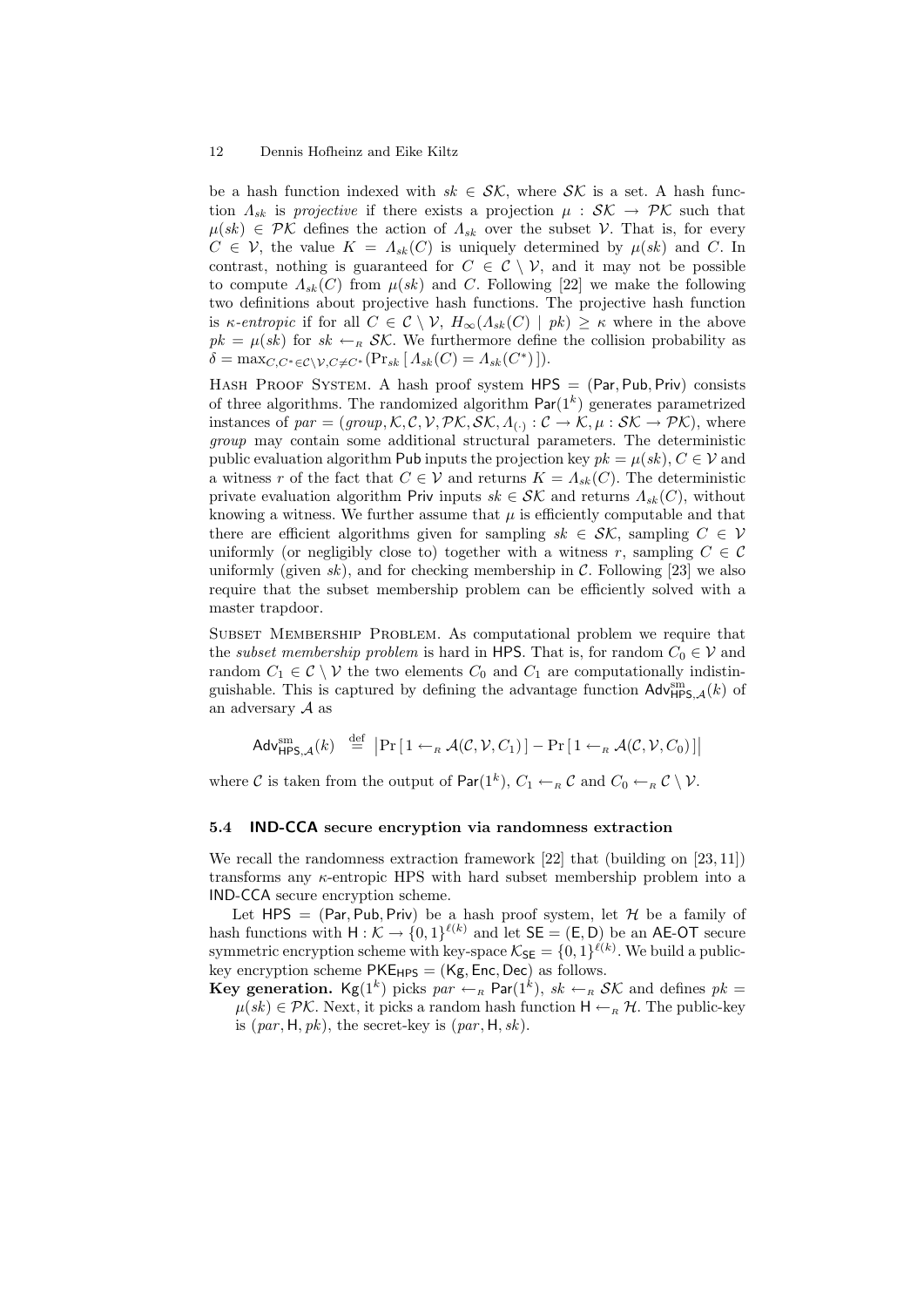- **Encryption.** Enc $(pk, m)$  picks  $C \leftarrow_R V$  together with its witness r that  $C \in V$ . Session key  $K = H(\Lambda_{sk}(C)) \in \{0,1\}^{\ell}$  is computed as  $K \leftarrow H(\mathsf{Pub}(pk, C, r)).$ The symmetric ciphertext is  $\psi \leftarrow \mathsf{E}_K(m)$ . The ciphertext is  $(C, \psi)$ .
- **Decryption.** Dec(sk, C) first checks if  $C \in \mathcal{C}$  and rejects if not. Otherwise, it reconstructs the session key  $K = H(A_{sk}(C))$  as  $K \leftarrow H(\text{Priv}(sk, C))$  and returns  $\{m, \perp\} \leftarrow D_K(\psi)$ .

**Theorem 7.** [22] Assume HPS is  $\kappa(k)$ -entropic with hard subset membership problem and negligible collision probability,  $H$  is a family of  $\lambda$ -wise independent hash functions with  $H: \mathcal{K} \to \{0,1\}^{\ell(k)}$ , and SE is AE-OT secure. If  $\kappa(k) \geq$  $2(\ell(k) + k)$  then PKE<sub>HPS</sub> is secure in the sense of IND-CCA.

# 5.5 A hash proof system for  $HEG'$

We now give a hash proof system HPS that yields the encryption scheme  $HEG'$ via the transformation given in the last subsection. Define  $group = (N, g)$ , where  $(N, P, Q, S) \leftarrow_R \textsf{RSAgen}'(1^k)$  and g is a uniform generator of  $\mathbb{G}_{S}^+$ . Recall that N is of bit-length  $n(k)$  and S is of bit-length  $\delta n(k)$ . Define  $\mathcal{C} = \mathbb{Q} \mathbb{R}^+_N$  and  $\mathcal{V} = \mathbb{G}_{S}^{+} = \{g^{T} : r \in \mathbb{Z}_{S}\}\$ . A value  $r \in \mathbb{Z}$  is a witness of  $C \in \mathcal{V}$ . Note that it is possible to sample an almost uniform element from  $V$  together with a witness by first picking  $r \in \mathbb{Z}_{[N/4]}$  and defining  $C = g^{\mathcal{I}} \in \mathbb{G}_S^+$ . Furthermore, membership in C can be efficiently checked by Lemma 1. Define  $\mathcal{SK} = [N/4],$  $\mathcal{PK} = \mathbb{G}_S^+$ , and  $\mathcal{K} = \mathbb{QR}_N^+ \times \mathbb{QR}_N^+$  (which we interpret as a subset of  $\{0, 1\}^{2n(k)}$ ). For  $sk = x \in [N/4]$ , define  $\mu(k) = X = g^{\underline{x}} \in \mathbb{G}_{S}^{+}$ . This defines the output of Par(1<sup>k</sup>). For  $C \in \mathcal{C}$  define

$$
\Lambda_{sk}(C):=(C,C^{\underline{x}})\ .
$$

This defines Priv(sk, C). Given  $pk = \mu(sk)$ ,  $C \in V$  and a witness  $r \in \mathbb{Z}$  such that  $C = g^{\mathcal{I}}$ , public evaluation  $\mathsf{Pub}(pk, C, r)$  computes  $K = \Lambda_{sk}(C)$  as

$$
K = (g^{\underline{r}}, X^{\underline{r}}) .
$$

The trapdoor  $\omega$  is the order of the group  $\mathbb{G}_S$ . This completes the description of HPS. Note that  $PKE_{HPS}$  is exactly  $HEG'$ . Therefore the proof Lemma 6 follows by combining Theorem 7 with the following.

Lemma 8. Under the HR assumption, the subset membership problem is hard in HPS. Furthermore, HPS is  $\delta n(k)$ -entropic with collision probability  $\delta = 0$ .

Proof. The subset membership problem is hard in HPS by definition of the HR assumption. The collision probability  $\delta$  is zero since  $\Lambda_{sk}(C) = (C, C^{\underline{x}})$  contains the element C. To show that HPS is  $\delta n(k)$ -entropic we consider an element  $C \in \mathcal{C} \setminus \mathcal{V} = \mathbb{Q} \mathbb{R}^+_N \setminus \mathbb{G}_S^+$ . We can decompose  $\mathbb{Q} \mathbb{R}^+_N$  as an internal direct product  $\mathbb{Q} \mathbb{R}^+_N = \mathbb{G}^+_T \times \mathbb{G}^+_S$ , where  $\mathbb{G}^+_T$  is a cyclic group of order  $T = (P-1)(Q-1)/(4S)$ with  $gcd(T, S) = 1$ . Since T has only prime factors greater than  $2^{\delta n(k)}$ , and  $C \notin$  $\mathbb{G}_S^+$ , we have  $gcd(ord(C), T) \geq 2^{\delta n(k)}$ . Then, given N, g,  $pk = \mu(sk) = X = g^{\underline{x}}$ ,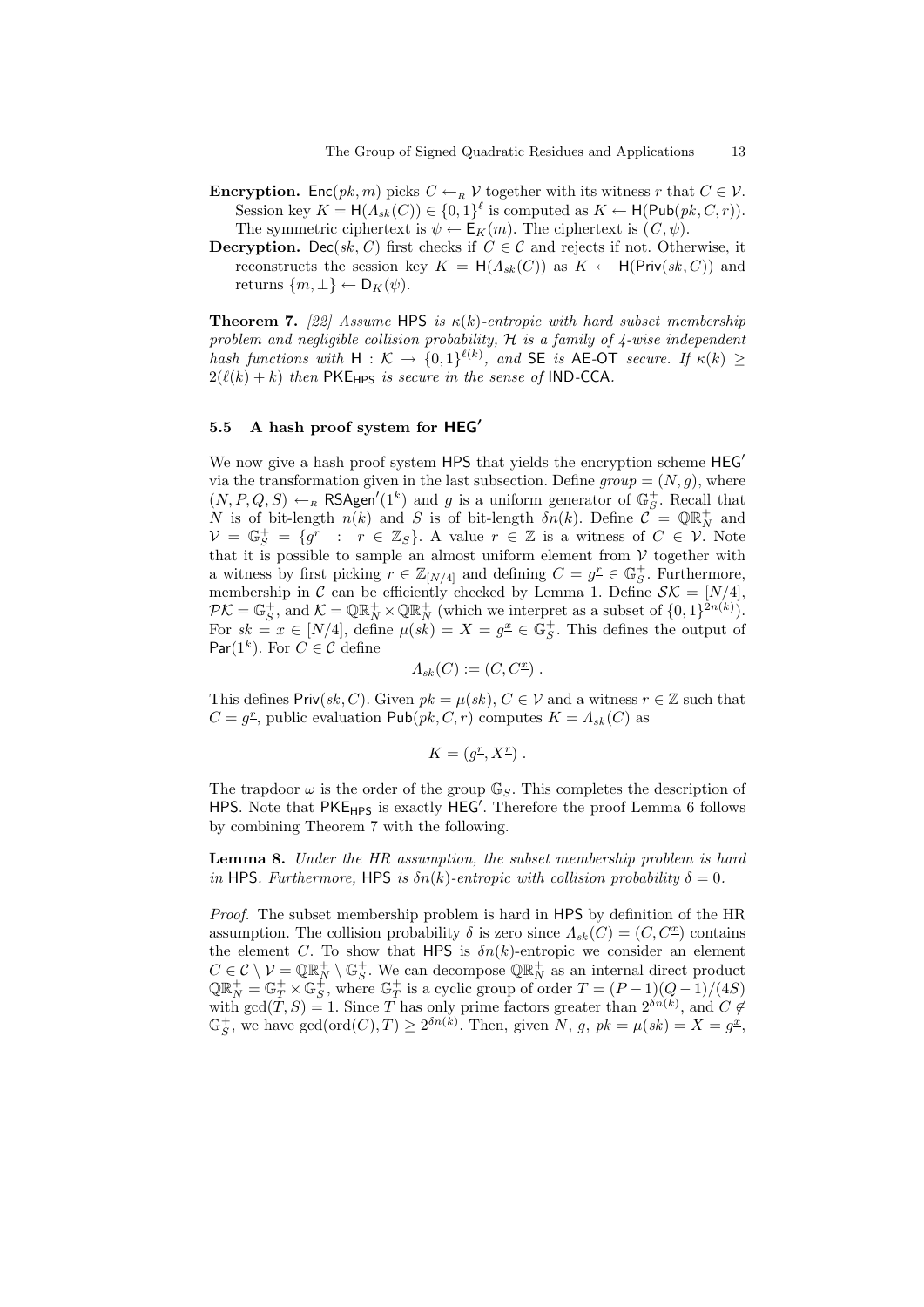and any  $C \in \mathcal{C} \setminus \mathcal{V}$ ,

$$
H_{\infty}((C, C^{\underline{x}}) | N, g, pk, C) = H_{\infty}(C^{\underline{x}} | N, g, g^{\underline{x}}, C)
$$
  
=  $H_{\infty}(x \mod \text{ord}(C) | x \mod S, S, T)$   

$$
\geq H_{\infty}(x \mod \text{gcd}(\text{ord}(C), T) | x \mod S, S, T)
$$
  

$$
\gcd(\frac{S, T}{=}) = 1 \ H_{\infty}(x \mod \text{gcd}(\text{ord}(C), T) | T) \geq \delta n(k).
$$

This completes the proof.

#### 5.6 Extensions

If one only requires a scheme that is IND-CCA secure in the standard model from the HR assumption, the one can turn encryption in HEG' slightly more efficient by choosing  $y \leftarrow_R [2^{\delta n(k)+k}]$  (instead of  $y \leftarrow_R [N/4]$ ). Furthermore, it is possible to prove the HEG instantiated with RSAgen (instead of RSAgen<sup>'</sup>) IND-CCA secure under the  $\phi$ -Hiding assumption [7] which essentially says that the two distributions  $(N, g)$  and  $(N', g')$  are computationally indistinguishable, where  $(N, P, Q) \leftarrow_R \textsf{RSAgen}, g \leftarrow_R \textsf{QR}_N^+$  and  $(N', P', Q', S') \leftarrow_R \textsf{RSAgen}',$  $g' \leftarrow_R \mathbb{G}_{S'}^+$ .

Acknowledgements. We thank Victor Shoup and the anonymous reviewers for useful comments.

# References

- 1. Michel Abdalla, Mihir Bellare, and Phillip Rogaway. The oracle Diffie-Hellman assumptions and an analysis of DHIES. In David Naccache, editor, CT-RSA 2001, volume 2020 of LNCS, pages 143–158. Springer-Verlag, Berlin, Germany, April 2001.
- 2. Mihir Bellare and Chanathip Namprempre. Authenticated encryption: Relations among notions and analysis of the generic composition paradigm. In Tatsuaki Okamoto, editor, ASIACRYPT 2000, volume 1976 of LNCS, pages 531–545. Springer-Verlag, Berlin, Germany, December 2000.
- 3. Mihir Bellare and Phillip Rogaway. Random oracles are practical: A paradigm for designing efficient protocols. In V. Ashby, editor, ACM CCS 93, pages 62–73. ACM Press, November 1993.
- 4. Josh Cohen Benaloh. Dense probabilistic encryption. In SAC 1994, pages 120–128, 1994.
- 5. Manuel Blum and Shafi Goldwasser. An efficient probabilistic public-key encryption scheme which hides all partial information. In G. R. Blakley and David Chaum, editors, CRYPTO'84, volume 196 of LNCS, pages 289–302. Springer-Verlag, Berlin, Germany, August 1985.
- 6. Jaimee Brown, Juan Manuel González Nieto, and Colin Boyd. Concrete chosenciphertext secure encryption from subgroup membership problems. In David Pointcheval, Yi Mu, and Kefei Chen, editors, CANS 06, volume 4301 of LNCS, pages 1–18. Springer-Verlag, Berlin, Germany, December 2006.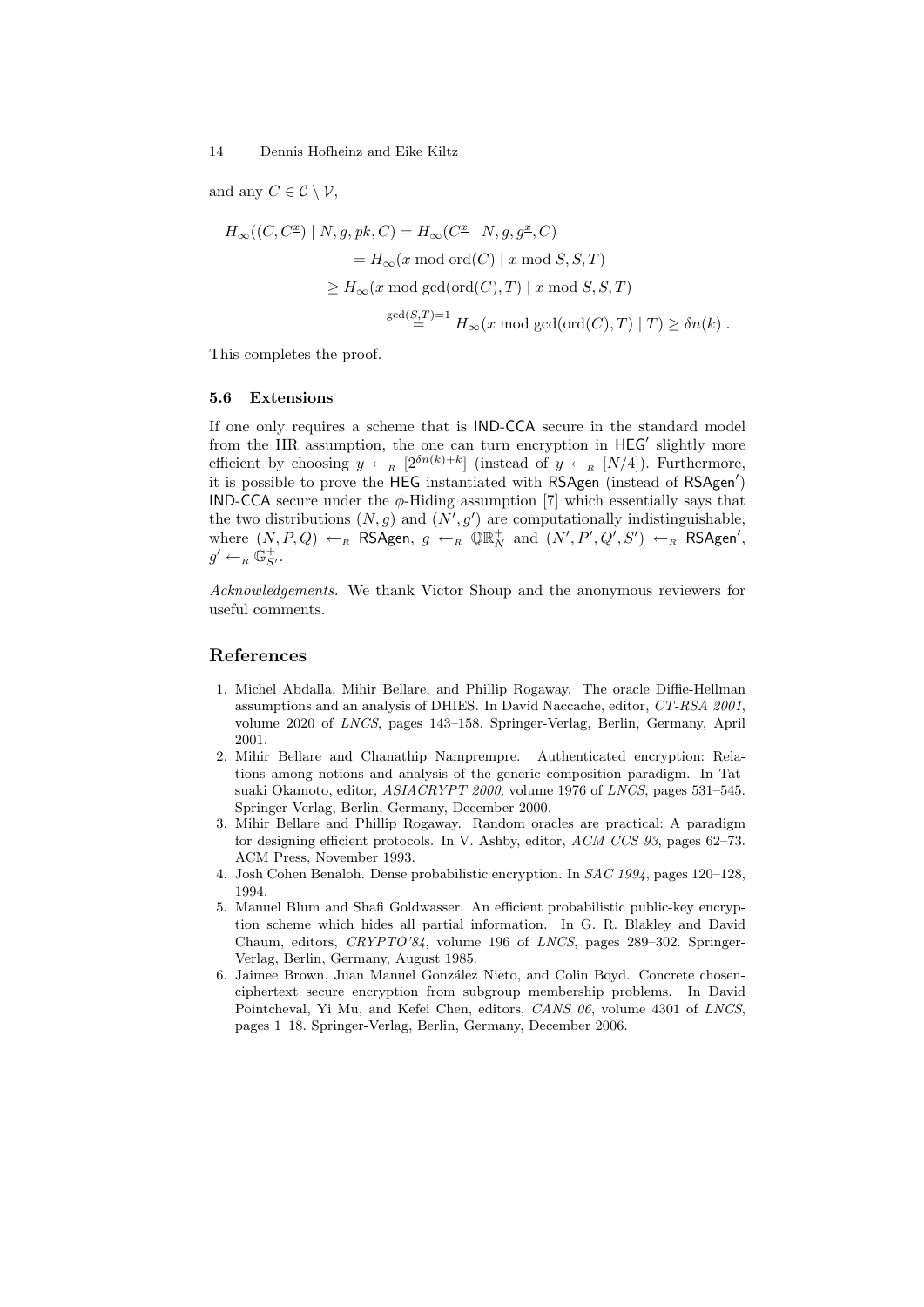- 7. Christian Cachin, Silvio Micali, and Markus Stadler. Computationally private information retrieval with polylogarithmic communication. In Jacques Stern, editor, EUROCRYPT'99, volume 1592 of LNCS, pages 402–414. Springer-Verlag, Berlin, Germany, May 1999.
- 8. Jan Camenisch and Victor Shoup. Practical verifiable encryption and decryption of discrete logarithms. In Dan Boneh, editor, CRYPTO 2003, volume 2729 of LNCS, pages 126–144. Springer-Verlag, Berlin, Germany, August 2003.
- 9. David Cash, Eike Kiltz, and Victor Shoup. The Twin Diffie-Hellman problem and applications. In Nigel P. Smart, editor, EUROCRYPT 2008, LNCS, pages 127–145. Springer-Verlag, Berlin, Germany, April 2008.
- 10. Josh D. Cohen and Michael J. Fischer. A robust and verifiable cryptographically secure election scheme (extended abstract). In FOCS, pages 372–382, 1985.
- 11. Ronald Cramer and Victor Shoup. Universal hash proofs and a paradigm for adaptive chosen ciphertext secure public-key encryption. In Lars R. Knudsen, editor, EUROCRYPT 2002, volume 2332 of LNCS, pages 45–64. Springer-Verlag, Berlin, Germany, April / May 2002.
- 12. Ronald Cramer and Victor Shoup. Design and analysis of practical public-key encryption schemes secure against adaptive chosen ciphertext attack. SIAM Journal on Computing, 33(1):167–226, 2003.
- 13. Whitfield Diffie and Martin E. Hellman. New directions in cryptography. IEEE Transactions on Information Theory, 22(6):644–654, 1976.
- 14. Danny Dolev, Cynthia Dwork, and Moni Naor. Nonmalleable cryptography. SIAM Journal on Computing, 30(2):391–437, 2000.
- 15. Taher ElGamal. A public key cryptosystem and a signature scheme based on discrete logarithms. In G. R. Blakley and David Chaum, editors, CRYPTO'84, volume 196 of LNCS, pages 10–18. Springer-Verlag, Berlin, Germany, August 1985.
- 16. Roger Fischlin and Claus-Peter Schnorr. Stronger security proofs for RSA and Rabin bits. Journal of Cryptology, 13(2):221–244, 2000.
- 17. Kristian Gjøsteen. Symmetric subgroup membership problems. In Serge Vaudenay, editor, PKC 2005, volume 3386 of LNCS, pages 104–119. Springer-Verlag, Berlin, Germany, January 2005.
- 18. Shafi Goldwasser and Silvio Micali. Probabilistic encryption. Journal of Computer and System Sciences, 28(2):270–299, 1984.
- 19. Jens Groth. Cryptography in subgroups of zn. In Joe Kilian, editor, TCC 2005, volume 3378 of LNCS, pages 50–65. Springer-Verlag, Berlin, Germany, February 2005.
- 20. Dennis Hofheinz and Eike Kiltz. Secure hybrid encryption from weakened key encapsulation. In Alfred Menezes, editor, CRYPTO 2007, volume 4622 of LNCS, pages 553–571. Springer-Verlag, Berlin, Germany, August 2007.
- 21. Dennis Hofheinz and Eike Kiltz. Practical chosen ciphertext secure encryption from factoring. In Antoine Joux, editor, EUROCRYPT 2009, LNCS, pages 313– 332. Springer, 2009.
- 22. Eike Kiltz, Krzysztof Pietrzak, Martijn Stam, and Moti Yung. A new randomness extraction paradigm for hybrid encryption. In Antoine Joux, editor, EUROCRYPT 2009, LNCS, pages 589–608. Springer, 2009.
- 23. Kaoru Kurosawa and Yvo Desmedt. A new paradigm of hybrid encryption scheme. In Matthew Franklin, editor, CRYPTO 2004, volume 3152 of LNCS, pages 426– 442. Springer-Verlag, Berlin, Germany, August 2004.
- 24. Kaoru Kurosawa, Yutaka Katayama, Wakaha Ogata, and Shigeo Tsujii. General public key residue cryptosystems and mental poker protocols. In Ivan Damgård,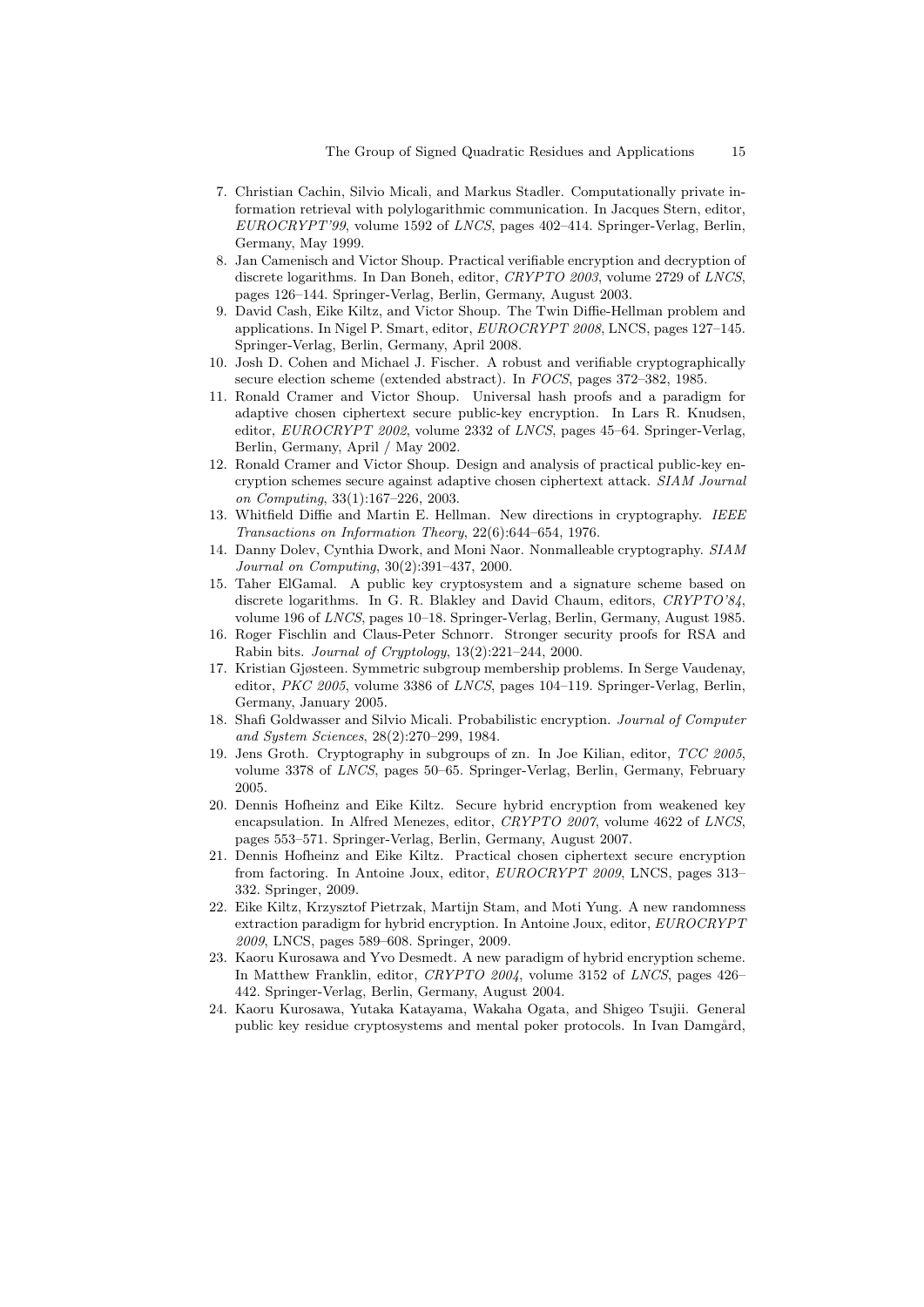editor, EUROCRYPT'90, volume 473 of LNCS, pages 374–388. Springer-Verlag, Berlin, Germany, May 1990.

- 25. Kaoru Kurosawa and Toshihiko Matsuo. How to remove MAC from DHIES. In ACISP 2004, pages 236–247, 2004.
- 26. Stefan Lucks. A variant of the Cramer-Shoup cryptosystem for groups of unknown order. In Yuliang Zheng, editor, ASIACRYPT 2002, volume 2501 of LNCS, pages 27–45. Springer-Verlag, Berlin, Germany, December 2002.
- 27. Kevin S. McCurley. A key distribution system equivalent to factoring. Journal of Cryptology, 1(2):95–105, 1988.
- 28. David Naccache and Jacques Stern. A new public key cryptosystem based on higher residues. In ACM CCS 98, pages 59–66. ACM Press, November 1998.
- 29. Tatsuaki Okamoto and David Pointcheval. The gap-problems: A new class of problems for the security of cryptographic schemes. In Kwangjo Kim, editor, PKC 2001, volume 1992 of LNCS, pages 104–118. Springer-Verlag, Berlin, Germany, February 2001.
- 30. Michael O. Rabin. Digital signatures and public key functions as intractable as factorization. Technical Report MIT/LCS/TR-212, Massachusetts Institute of Technology, January 1979.
- 31. Charles Rackoff and Daniel R. Simon. Non-interactive zero-knowledge proof of knowledge and chosen ciphertext attack. In Joan Feigenbaum, editor, CRYPTO'91, volume 576 of LNCS, pages 433–444. Springer-Verlag, Berlin, Germany, August 1992.
- 32. Z. Shmuely. Composite diffie-hellman public-key generating systems are hard to break. Technical Report 356, Computer Science Department, Technion, Israel, 1985.

# A A security proof in the random oracle model

**Theorem 9.** ([12, 1]) If the strong DH assumption holds relative to  $RSAgen'$ , and if SE is an IND-CCA secure symmetric cipher, then HEG is IND-IND-OTCCA secure in the random oracle model. In particular, for every adversary  $A$  on HEG, there exist adversaries  $\mathcal{B}$ , resp.  $\mathcal{B}'$  on the strong DH assumption, resp. the IND-**IND-OTCCA** security of  $SE$ , such that  $B$  and  $B'$  have roughly the same complexity as A, and

$$
\mathsf{Adv}_{\mathcal{A}, \mathsf{HEG}}^{\text{cca}}(k) \leq \mathsf{Adv}_{\mathcal{B}, \mathsf{RSAgen}'}^{\text{sdh}}(k) + \mathsf{Adv}_{\mathcal{B}', \mathsf{SE}}^{\text{cca}}(k) + O(2^{-\delta n(k)}).
$$

The adaptations to [12, Theorem 9] are merely syntactic, and below we provide a short proof sketch. Putting Theorem 2 and Theorem 9 together yields Theorem 3.

- Proof (Theorem 9). (Sketch.) We proceed in games.
- Game 0. Let Game 0 be the original IND-CCA experiment with scheme HEG and adversary  $A$ . Here and in the following games,  $p_i$  denotes the probability that the experiment outputs 1, i.e., that  $b = \hat{b}$ , in Game *i*. By definition,

$$
Adv_{\mathcal{A},\mathsf{PKE}}^{\text{cca}} = |p_0 - 1/2|.
$$
 (3)